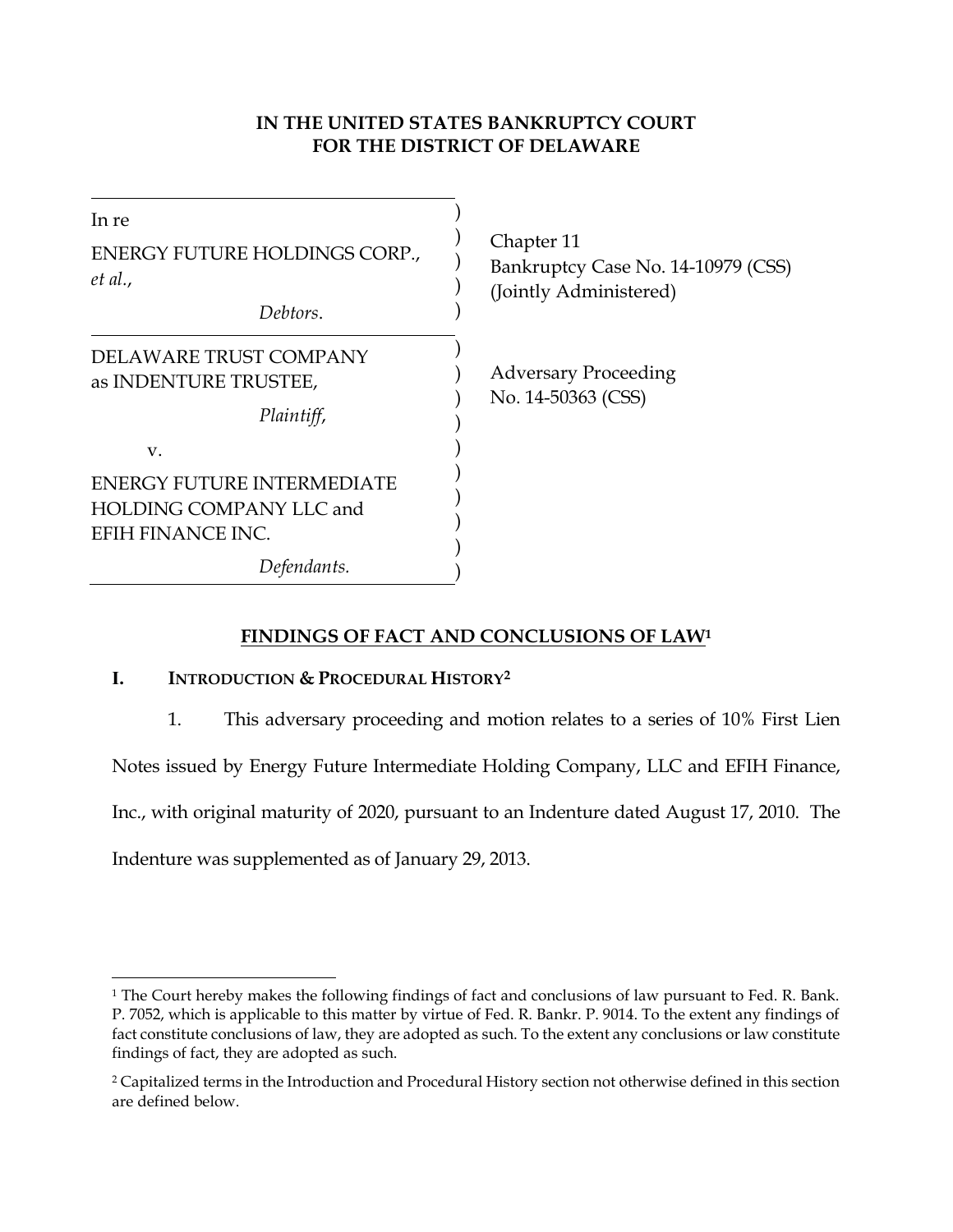2. On April 29, 2014, the EFIH Debtors filed petitions for relief under chapter 11 of the Bankruptcy Code. The EFIH Debtors sought and obtained approval of debtor-inpossession financing, in part, to repay all of the outstanding Notes and settle certain Noteholders' claims (the "DIP Motion"), simultaneously commencing a contested matter seeking a determination that any Noteholders who did not agree to the treatment set forth in the DIP Motion were not entitled to any make-whole payment or related claim (the "Contested Matter"). (PX 94; PX 101; No. 14-10979, D.I. 858.) The non-settling Noteholders are represented by the Trustee, the movant in the Stay-Applicability Motion and the Plaintiff in this adversary proceeding.

3. On May 13, 2014, the Trustee objected to the DIP Motion, arguing that the Noteholders were entitled to a secured claim for an amount described in the Indenture as the "Applicable Premium" because: (i) an Optional Redemption would occur when the Notes were repaid; (ii) the EFIH Debtors intentionally defaulted by filing bankruptcy to avoid paying the Applicable Premium, and (iii) the repayment would be a breach of the Noteholders' purported right to rescind the Notes' acceleration. (No. 14-10979, D.I. 421.)

4. On May 15, 2014, the Trustee initiated an adversary proceeding. (No. 14- 10979, D.I. 470; No. 14-50363, D.I. 1.) Its Complaint contained the claims from the May 13 objection, plus (a) a claim for breach of a purported "no-call" covenant in the Indenture; and (b) three unsecured claims, one for each of the three counts raised in its May 13 objection. (*Id.* ¶ 76.)

5. The Trustee also simultaneously filed a motion seeking a declaration that it could decelerate the Notes without violating the automatic stay, or alternatively for relief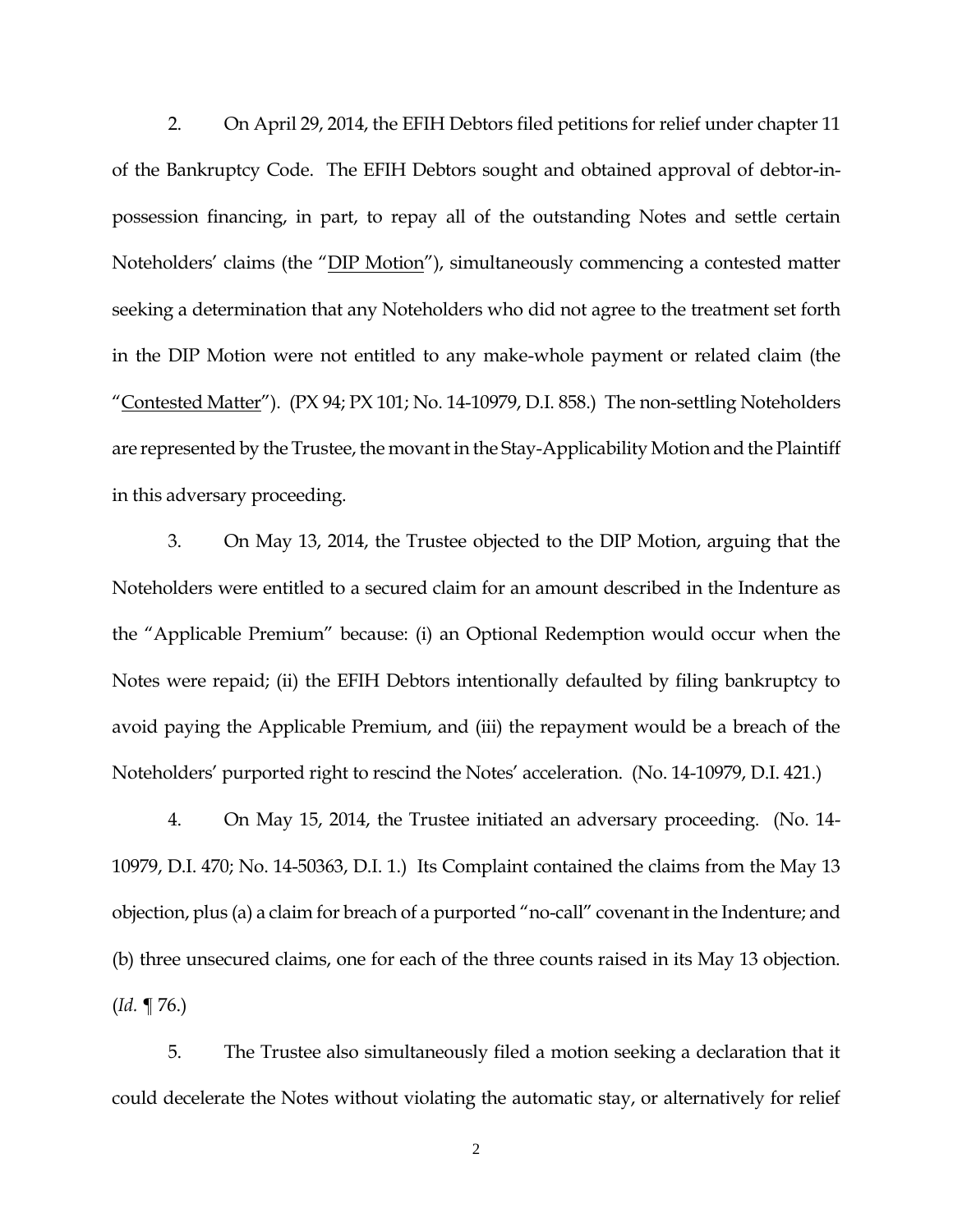from the automatic stay. (No. 14-10979, D.I. 473 ("Stay-Applicability Motion").) On June 4, 2014, a majority in dollar amount of the Noteholders delivered a letter to the Trustee copied to EFIH—stating that the Noteholders: (a) waive each and every Default that would otherwise constitute a Default pursuant to either section 6.01(a)(6) or section 6.01(a)(7) of the Indenture (each such Default, individually, a 'Bankruptcy Default') and its consequences, with the effect that no such Default shall be deemed to have occurred; and (b) rescind any acceleration with respect to the Notes and its consequences that would otherwise result from any Bankruptcy Default, including, without limitation, any such acceleration pursuant to the second paragraph of section 6.02 of the Indenture and paragraph 12 of the back of the Notes, with the effect that no such acceleration shall be deemed to have occurred. (PX 100) The letter further stated that in the event that "the automatic stay pursuant to Section 362 of the Bankruptcy Code applie[d] to stay the delivery and/or effectiveness" of the notice, "(i) [the notice was] conditioned upon entry of an order by a court of competent jurisdiction lifting the automatic stay to permit the delivery and/or effectiveness of [the notice] (a 'Lift Stay Order'); and (ii) upon entry of a Lift Stay Order, the waiver and rescission set forth above shall be effective as of the date of [the notice]." (*Id.*)

6. On June 6, 2014, the Court approved the DIP financing, the EFIH Debtors' use of the DIP financing to pay the outstanding EFIH First Lien Noteholders, and the settlement resolving certain Noteholders' claims for the Applicable Premium. (No. 14-10979, D.I. 858 (Order Approving EFIH First Lien Settlement); PX 101 (Order approving use of DIP financing).) The order approved the repayment of the principal balance of and accrued interest on the Notes, but it specified that "the rights of all parties are preserved with respect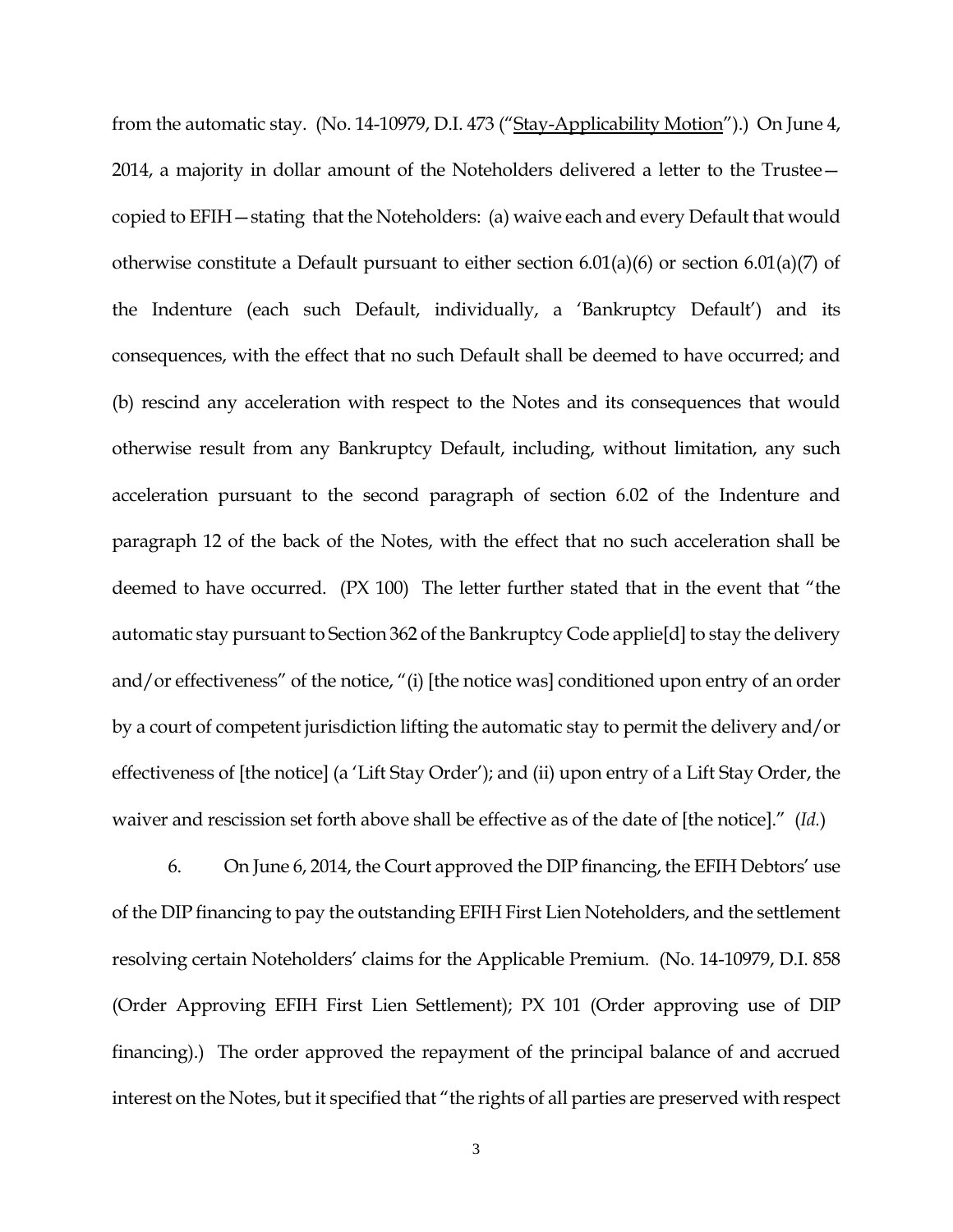to the EFIH First Lien Makewhole Claims." (No. 14-10979, D.I. 859 ¶ 12) The order further

provided that:

Nothing in this Final Order (including, without limitation, any factual findings herein) or the transactions contemplated hereby (including, without limitation, the closing of the EFIH First Lien Repayment) shall have any precedential, evidentiary, law of the case, or preclusive effect with respect to any present or future dispute concerning the amount (if any) of EFIH First Lien Makewhole Claims or any other claims for damages of the EFIH First Lien Notes Trustee or the Prepetition EFIH Lien Creditors due or that may become due as a result of, or in connection with, the EFIH First Lien Repayment, whether in connection with the [Adversary Proceeding], the [Stay-Applicability Motion], or any other claims objection or other proceeding, including, without limitation, whether (i) any acceleration of the EFIH First Lien Notes is subject to rescission by majority holders thereof pursuant to the terms of the EFIH First Lien Indentures or (ii) whether the EFIH First Lien Notes could have been reinstated before the EFIH First Lien Repayment.

(*Id*.)

7. On June 19, 2014, in accordance with the Order, the EFIH Debtors repaid all Noteholders their full principal and accrued interest (other than disputed amounts of interest and any make-whole payments) and paid the settling Noteholders an agreed upon amount to settle any remaining claims under the Notes. The non-settling Noteholders are pursuing claims for the Applicable Premium through this motion and adversary proceeding.

8. On September 12, 2014, the Court bifurcated the proceedings. (No. 14-50363, D.I. 128.) This is Phase One of the litigation in which the Court will determine: (1) whether EFIH is "liable under applicable non-bankruptcy law for . . . a Redemption Claim," including the "make-whole" or other "damages . . . under any 'no-call' covenant, 'right to de-accelerate,'" or applicable law; and (2) "whether the Debtors intentionally defaulted in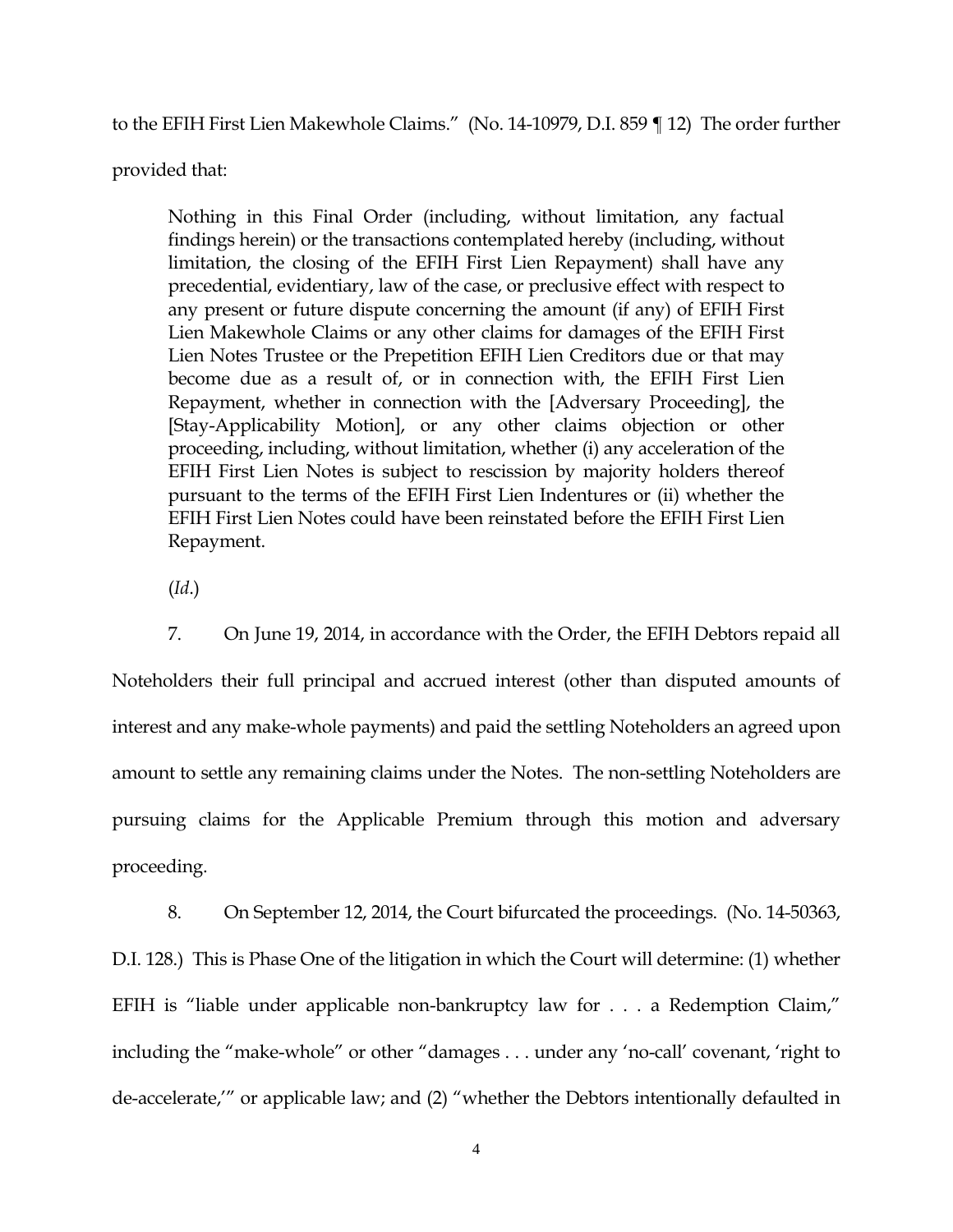order to avoid paying an alleged make-whole premium or other damages." (*Id*. at 2-3.) The Court ruled that, except with respect to the Trustee's claim that EFIH intentionally defaulted to evade payment of the make-whole,<sup>3</sup> "the Court will assume solely for the purposes of Phase One that the EFIH Debtors are solvent and able to pay all allowed claims of their creditors in full." (No. 14-50363, D.I. 128 at 3.) If the Court finds EFIH liable for a Redemption Claim, and if EFIH contests that it is, in fact, solvent, Phase Two will determine "(a) whether the EFIH Debtors are insolvent, and, if so, whether that insolvency gives rise to any defenses arising under the Bankruptcy Code in favor of the EFIH Debtors that bar or limit the amount of the Redemption Claim, and (b) the dollar amount of . . . any allowed Redemption Claim." (*Id*.)

9. The parties conducted full discovery on the Phase One issues, including the production of documents, multiple fact witness depositions, production of expert reports, and multiple expert witness depositions. Thereafter, the EFIH Debtors and the Trustee submitted cross-motions for summary judgment, seeking to resolve all of the claims raised in the Contested Matter, the adversary complaint, and the Stay-Applicability Motion. (No. 14-50363, D.I. 175, 176, 178, 179.)

10. On March 26, 2015, the Court issued Findings of Fact and Conclusions of Law Regarding Cross-Motions for Summary Judgment (No. 14-10979, D.I. 3984; No. 14-50363, D.I. 245) (the "Summary Judgment Decision") and related order (No. 14-10979, D.I. 3985; No. 14-50363, D.I. 246) (the "Summary Judgment Order"). In the Summary Judgment

 $\overline{\phantom{a}}$ 

<sup>&</sup>lt;sup>3</sup> The Court has granted summary judgment in favor of the EFIH Debtors on this claim. (Summary Judgment Decision ¶¶ 8(b), 58-61, 91 (No. 14-50363, D.I. 246).)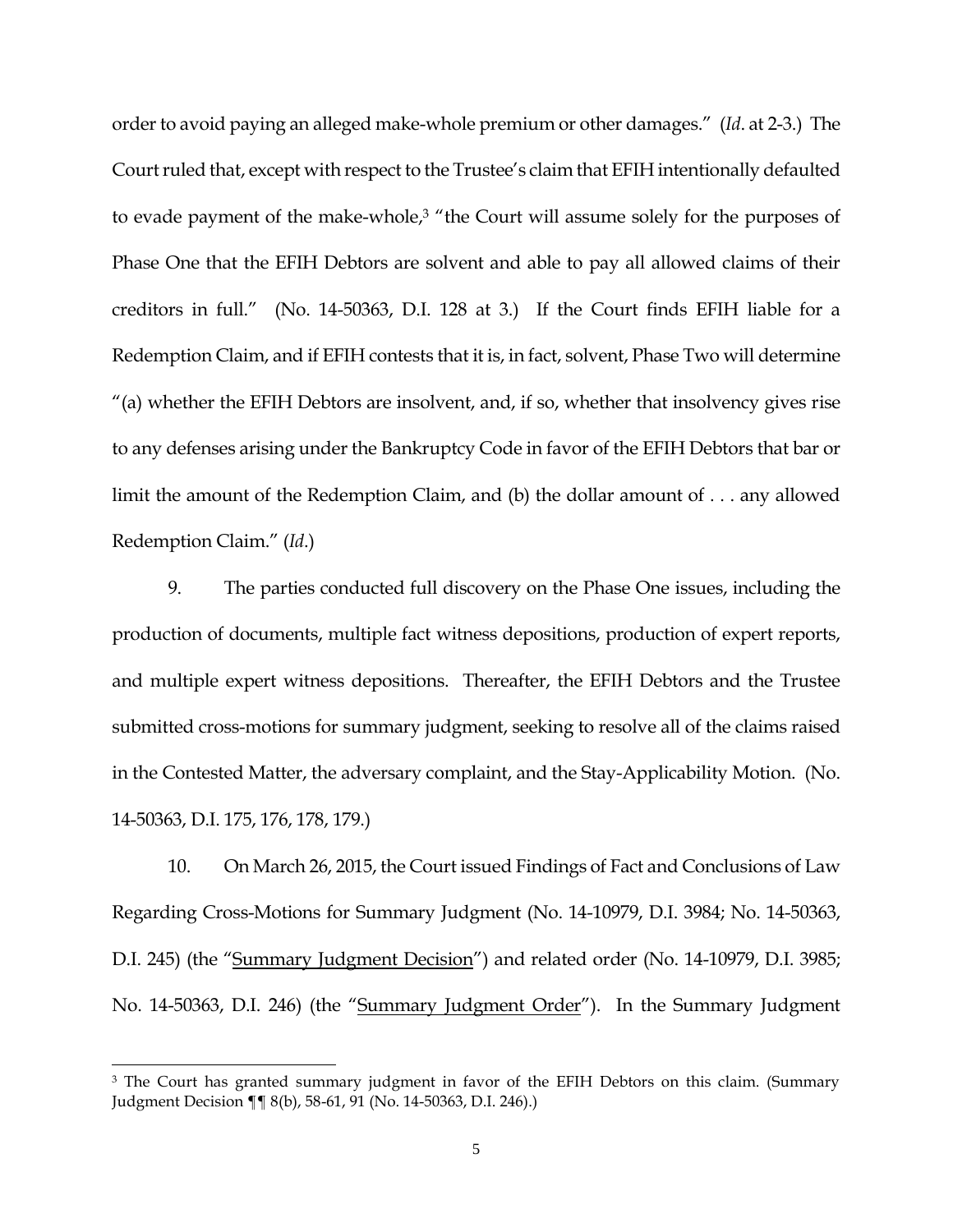Decision, the Court held that the Trustee's motion for summary judgment should be denied in its entirety and summary judgment entered in favor of the EFIH Debtors on Counts I-IV of the Complaint (provided, however, that entry of summary judgment on Count I of the Complaint was without prejudice) and summary judgment should be granted, in part, in favor of the EFIH Debtors on the Stay-Applicability Motion. (*Id*. at ¶ 95.) The Court further held that summary judgment should not be entered on the Stay-Applicability Motion solely to the issue of whether, as a factual matter, cause exists to lift the automatic stay. (*Id*.) Accordingly, the Summary Judgment Order denied the Trustee's motion for summary judgment in its entirety and entered summary judgment in favor of the EFIH Debtors on Counts I-IV of the Complaint (provided, however, that entry of summary judgment on Count I of the Complaint was without prejudice) and entered summary judgment, in part, in favor of the EFIH Debtors on the Stay-Applicability Motion. (No. 14-50363, D.I. 247.)<sup>4</sup> Summary judgment was not entered on the Stay-Applicability Motion solely to the fact issue of whether cause exists to lift the automatic stay. (*Id*.)<sup>5</sup>

11. As part of the Summary Judgment Decision, the Court found that "[a] genuine issue of material fact exists that requires a trial on the merits as to whether the Trustee can establish cause to lift the automatic stay, *nunc pro tunc* to a date on or before

l

<sup>4</sup> Although the Court intended to enter summary judgment in Debtors' favor on the Contested Matter, the Court inadvertently failed to reference the Contested Matter in the Summary Judgment Decision and related Order. For the avoidance of doubt, the Court will enter judgment in Debtors' favor on the Contested Matter.

<sup>&</sup>lt;sup>5</sup> The Trustee has filed a Motion to Alter or Amend Judgment to Clarify that the Order Dated March 26, 2015 Is Not a Final Judgment. (No. 14-50363, D.I. 254) These Findings of Fact and Conclusions of Law along with the Court's forthcoming order dispense with any need to address that motion and, accordingly, it will be denied as moot.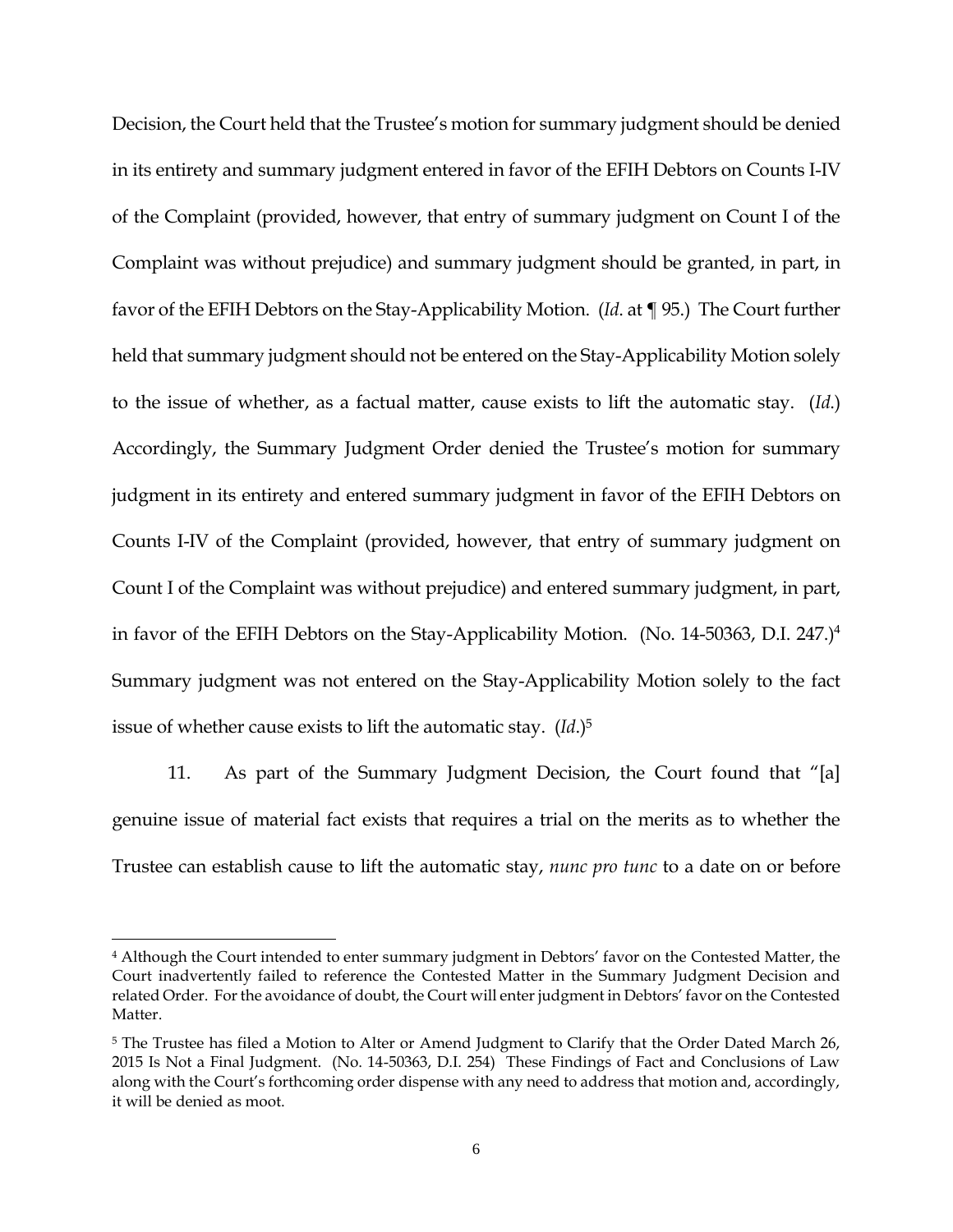June 19, 2014, to allow the Trustee to waive the default and decelerate the Notes." (Summary Judgment Decision  $\P$  8(f).)

12. The Court conducted a trial from April 20 through April 22, 2015, on the merits of whether cause exists to lift the automatic stay.

13. As set forth below, the Court finds that, notwithstanding that the EFIH Debtors are deemed solvent for Phase One, cause does not exist to lift the automatic stay to allow the Trustee to waive the default and decelerate the Notes. As a result, the Court will grant judgment in favor of the EFIH Debtors in this matter and deny the Trustee's motion to lift the automatic stay. More specifically, the Court holds as follows:

- **i.** Notwithstanding that the EFIH Debtors are presumed solvent for Phase One, based upon the totality of the circumstances, cause does not exist to lift the automatic stay to allow the Trustee to waive the default and decelerate the Notes.
- **ii.** Great prejudice to either the EFIH Debtors' estate or the EFIH Debtors, in the form of the loss of hundreds of millions of dollars, will result from a lifting of the automatic stay.
- **iii.** The hardship to the Noteholders by maintenance of the automatic stay is, at most, equal to the hardship to the EFIH Debtors from lifting the automatic stay and therefore does not considerably outweigh the hardship to the EFIH Debtors.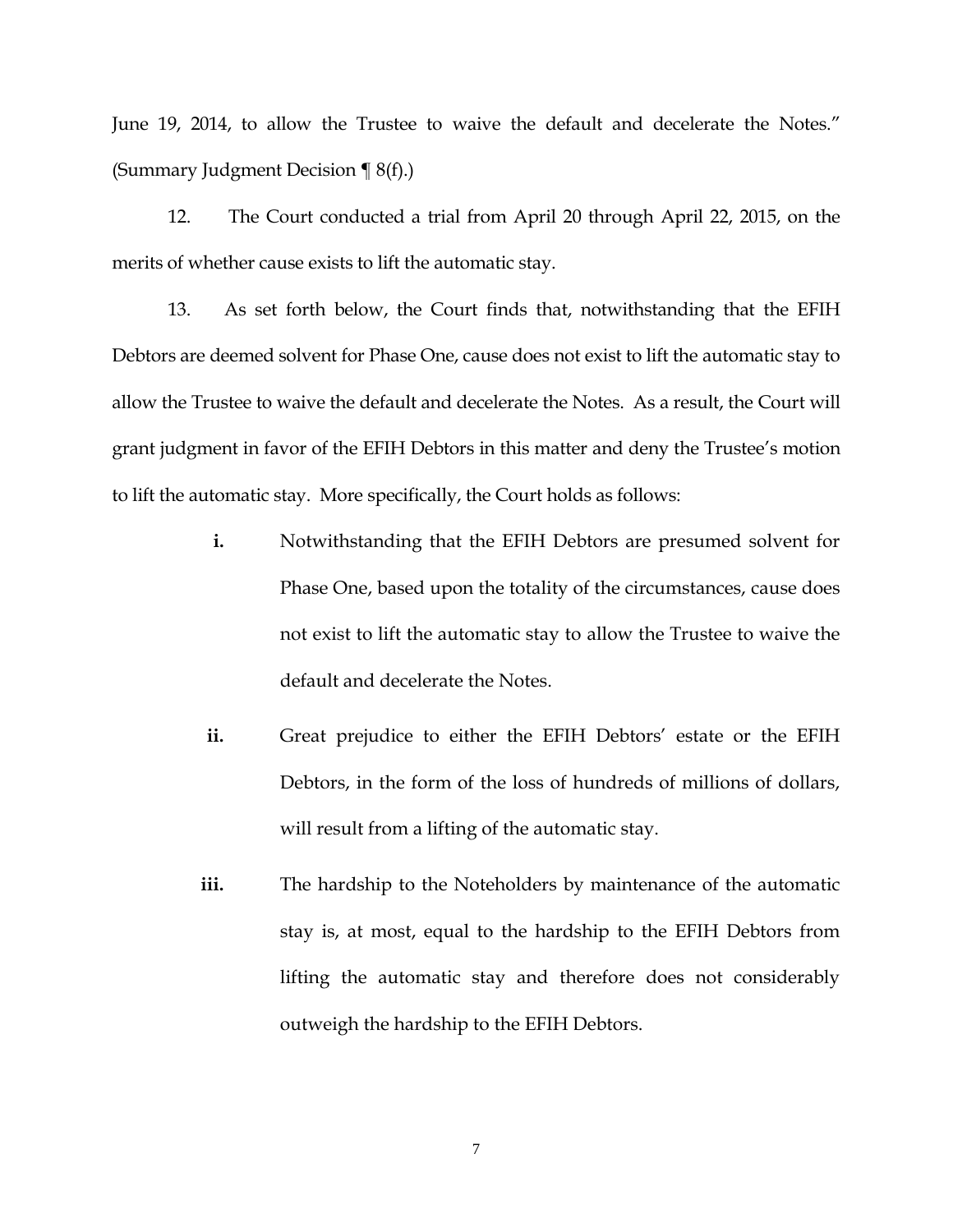**iv.** The Court has previously held that, under the Indenture, the "Trustee … had the right to waive [EFIH's bankruptcy] default and decelerate the Notes," and that "[w]ere the Court … to lift the automatic stay … to allow the Trustee's rescission notice to take effect then the automatic default would be waived, the Notes would no longer be immediately due and the refinancing would require payment of the Applicable Premium." (Summary Judgment Decision ¶ 69) Thus, the Trustee has demonstrated a likelihood of success on the merits.

# **II. FINDINGS OF FACT**

14. An Indenture dated August 17, 2010 (the "Indenture") governs the EFIH 10.000% Senior Secured Notes Due 2020. (PX 33.) That Indenture was supplemented as of January 29, 2013, but the parties agree that the provisions of that supplement are not relevant here. EFIH also issued certain 6.875% Senior Secured Notes Due 2012 pursuant to a separate 2012 indenture. That 2012 indenture is substantially identical in all relevant aspects to the Indenture.

#### **A. The Parties**

15. Plaintiff is the indenture trustee (the "Trustee") for the EFIH 10.000% Senior Secured Notes due 2020 ("Notes"), representing Noteholders who did not accept a settlement offer in connection with the repayment of the Notes at the outset of these chapter 11 cases. (*See* No. 14-10979, D.I. 74.) Defendants are Energy Future Intermediate Holding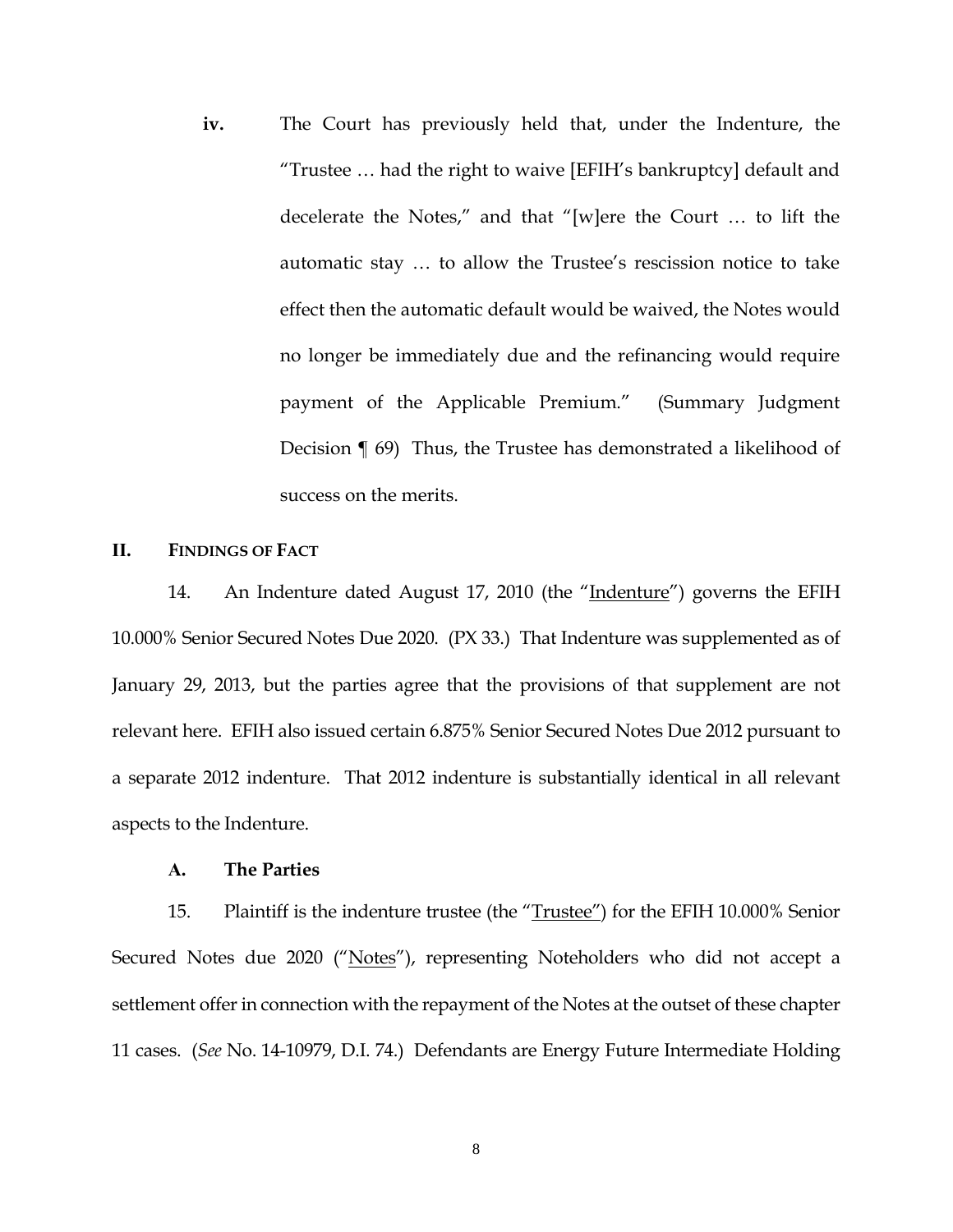Company, LLC and EFIH Finance, Inc. (collectively "EFIH," the "EFIH Debtors," or "Defendants").

#### **B. Negotiation of the Notes**

16. In the summer of 2010, EFIH negotiated and ultimately executed a debt exchange that involved the issuance of \$2.18 billion of Notes. (4/20/15 Trial Tr. 68:16-19 (Kearns Test.), 235:14-17 (Horton Test.).) EFIH and the "Dealer Manager" investment banks were the principal negotiators of the offering and execution documents, including the Indenture that is at the center of this dispute. (11/20/14 Moldovan Dep. 40:22-41:13.) Counsel to the original Trustee of the Notes was also involved in negotiations of the transaction, including the Indenture. (4/21/15 Trial Tr. 171:7-23 (Moldovan Test.).)

17. Many terms and conditions of the Indenture were modeled on other indentures governing previous debt issuances by EFIH and EFH Corp. in 2009 and 2007, respectively. (Moldovan Dep. 143:11-20.) Like the Indenture, these previous agreements included an "Optional Redemption" provision providing for the payment of an "Applicable Premium" under certain limited circumstances expressly specified in those agreements. (PX 33 at § 3.07.)

#### **C. The August 2010 EFIH Debt Exchange**

18. The "August 2010 Exchange" called for exchanging outstanding 11.250%/12.000% Senior Toggle Notes due 2017 and 10.875% Senior Notes due 2017 issued by EFH Corp. and guaranteed by EFIH (the "Old Notes") for up to \$2.18 billion aggregate principal amount of 10% Notes, as well as an aggregate of \$500 million in cash. (4/20/15 Trial Tr. 235:14-17 (Horton Test.); 4/21/15 Trial Tr. 20:17-19 (Horton Test.).)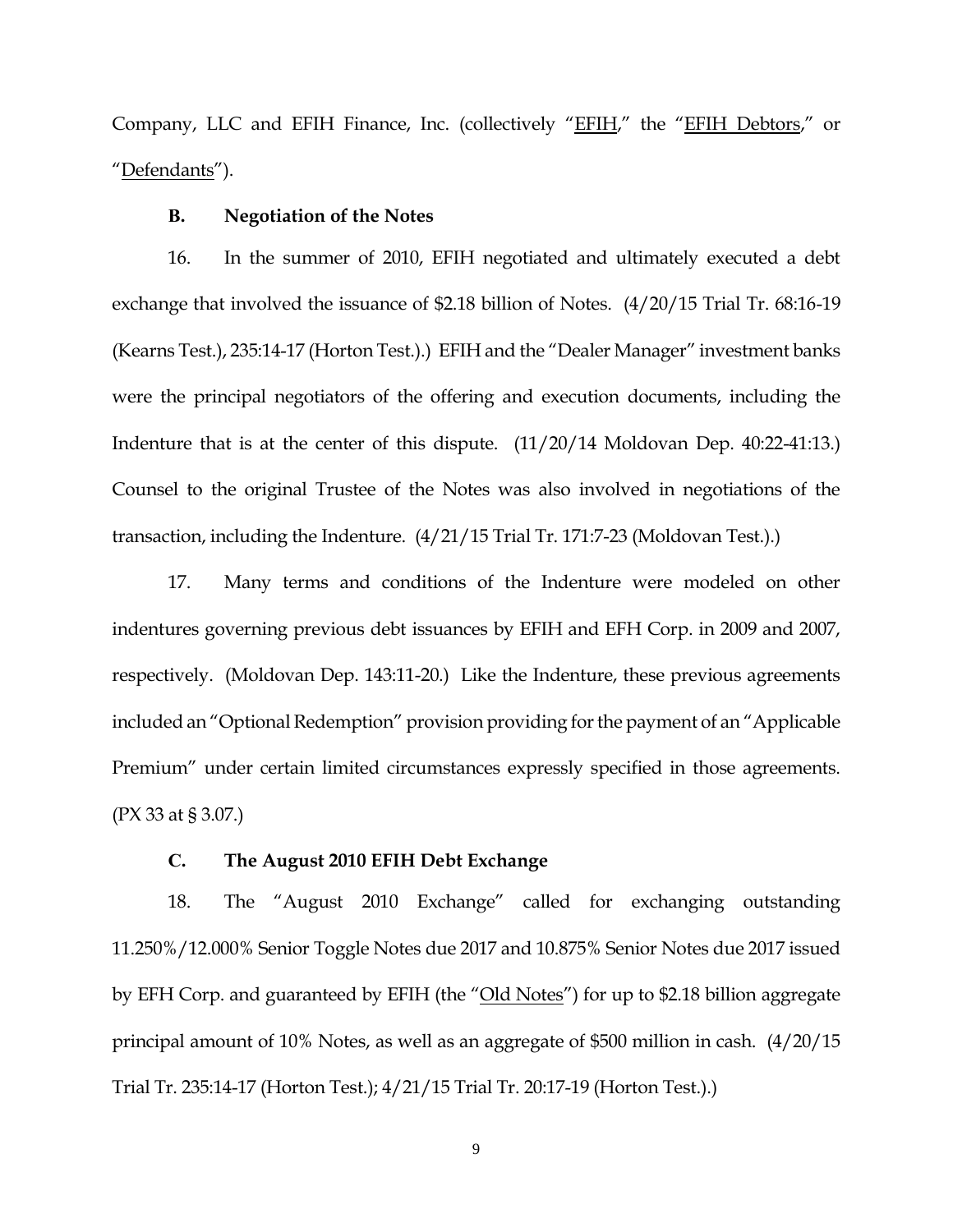19. The August 2010 Exchange was an arms' length transaction between EFIH, EFH, and the Noteholders. One of the Trustee's experts described the exchange as a "balanced trade."  $(4/20/15$  Trial Tr. 165:20-23 (McCarty Test.).) At the time of the August 2010 Exchange, the Old Notes were trading at approximately seventy cents on the dollar. (4/20/15 Trial Tr. 165:6-11 (McCarty Test.); 4/21/15 Trial Tr. 20:7-9 (Horton Test.).) In the August 2010 Exchange, the Noteholders received the Notes, which granted additional security (first lien versus unsecured), and \$500 million in cash. (4/20/15 Trial Tr. 164:9-25 (McCarty Test.); 4/21/15 Trial Tr. 19:16-20:6 (Horton Test.).) The exchange ratio in the August 2010 Exchange effectively gave the Noteholders a five point increase in terms of fair market value on the Old Notes. (4/20/15 Trial Tr. 165:12:17 (McCarty Test.); 4/21/15 Trial Tr. 18:22-19:6 (Horton Test.).)

20. The Notes are governed by an Indenture. (PX 33.) The Indenture is governed by New York law. (*Id.* at § 13.08.) The Indenture constitutes the bargain between the EFIH Debtors, the Noteholders, and the Trustee. (4/20/15 Trial Tr. 170:1-12 (McCarty Test.).)

21. The call protection provisions were generally the same in the Indenture as in the indenture governing the Old Notes. (*E.g.*, PX 9; 4/20/15 Trial Tr. 172:4-13 (McCarty Test.); 4/21/15 Trial Tr. 22:4-10 (Horton Test.).) EFIH's Treasurer, Anthony Horton, testified that neither the Noteholders nor their representatives (including the Trustee) ever brought up during negotiations that they wanted or expected a make-whole payment following a bankruptcy acceleration. (4/21/15 Trial Tr. 19:20-21:7, 21:17-22:2 (Horton Test.).)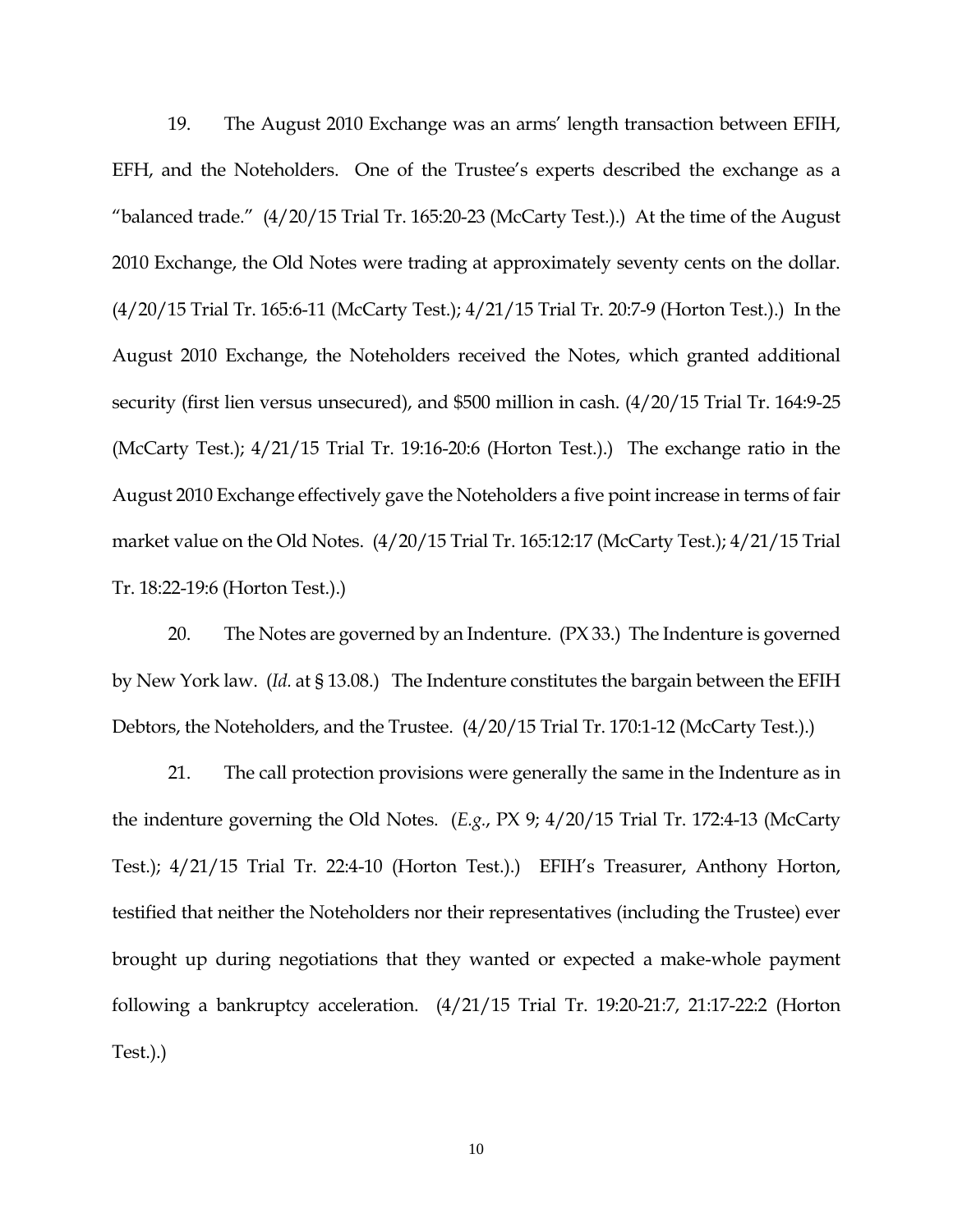22. At the closing of the August 2010 Exchange, as is customary in issuances of securities, several written legal opinions were given by counsel to EFIH. (4/21/15 Trial Tr. 166:13-23 (Moldovan Test.).) Simpson Thacher & Bartlett LLP, counsel to EFIH, negotiated the contents of its opinion with the dealer managers and the Trustee (including their respective counsel). (*Id*. at 171:7-23.) Among other things, Simpson Thacher opined that certain provisions of the Indenture were enforceable, but stated expressly that it was not opining on their enforceability in the event of a bankruptcy or insolvency. (*Id*. at 172:5-173:1; DX 1 at 7) In the registration statement for the issuance of the Notes filed with the Securities & Exchange Commission, Simpson Thacher also provided an "Exhibit 5" opinion that contained similar opinions and qualifications regarding the enforceability of the Notes. (DX 2 at 2; 4/21/15 Trial Tr. 176:19-177:9 (Moldovan Test.).)

## **D. Investors in the Notes**

23. Although the Notes were originally issued in the August 2010 Exchange, they continued to be freely traded from the time of the Exchange through trial. At trial, the Court heard from two Noteholders: Ethan Auerbach from Blue Mountain Capital Management and John Greene from Halcyon Asset Management.

24. Blue Mountain Capital Management ("Blue Mountain") is an investment manager with \$20 billion in assets under management. (4/21/15 Trial Tr. 87:10-11, 87:17- 19 (Auerbach Test.).) As of the repayment date of the Notes, June 19, 2014, Blue Mountain owned \$561 million in face value of the Notes and, at the time of trial, owned roughly \$650 million in face value of the Notes. (*Id*. at 94:1-7, 110:9-12.) Blue Mountain first purchased Notes in the fall of 2011. (*Id*. at 111:16-19.) Blue Mountain subsequently made hundreds of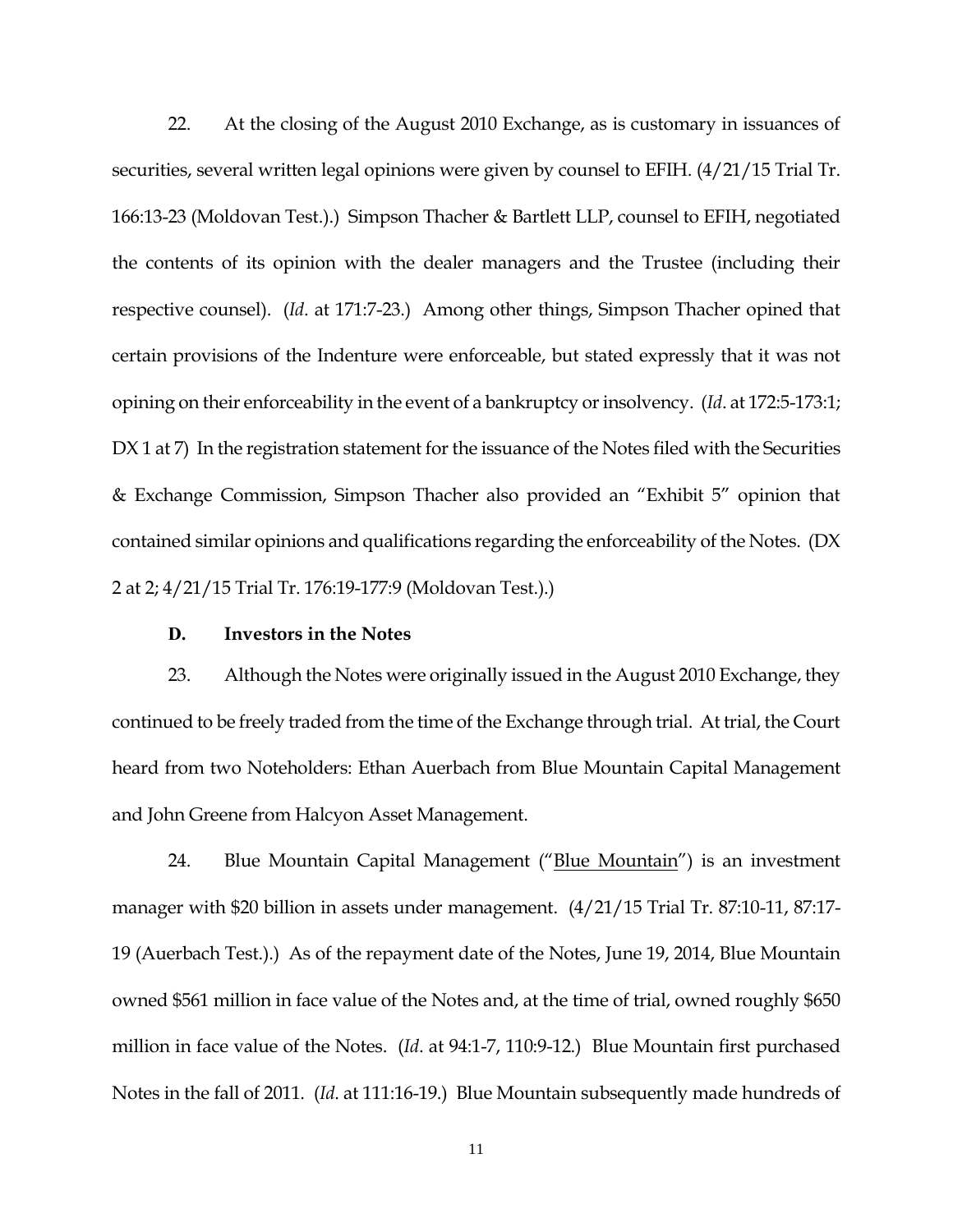different purchases and sales of the Notes between its first purchase in 2011 and repayment of the Notes in 2014. (*Id*. at 117:1-4.) Blue Mountain performed significant diligence on the transaction, and Mr. Auerbach testified that it was important to read the Indenture to understand the bargain. (*Id*. at 116:14-16.) Blue Mountain also read a Form 8-K filed by EFIH with the SEC on November 1, 2013, that noted that the EFIH Debtors did not intend to pay any make-whole premiums on the Notes, and Blue Mountain understood that restructuring proposals proposed by EFIH and by certain creditors included not paying a make-whole premium. (*Id*. at 118:18-119:18.)

25. After November 1, 2013, Blue Mountain understood that a bankruptcy filing for EFIH was reasonably likely and that the EFIH Debtors, the Debtors' creditors, or both would fight the make-whole. (*Id*. at 119:19-120:5.) Blue Mountain continued to buy the Notes (or claims related thereto) after November 1, 2013, up until days before the lift-stay trial. (*Id*. at 121:5-10, 121:22-23.) The amount that Blue Mountain believes it would recover in the form of a make-whole payment should the automatic stay be lifted is slightly more than \$100 million. (*Id*. at 110:22-25.) That amount, \$100 million, represents approximately 0.5% of Blue Mountain's approximately \$20 billion assets under management. (*Id.* at 109:25- 110:2.) Blue Mountain could have invested in the EFIH First Lien DIP but chose not to do so. (*Id*. at 114:12-19.)

26. Halcyon Asset Management ("Halcyon") has roughly \$11 billion in assets under management. (*Id*. at 152:18-20 (Greene Test.).) Mr. Greene is a partner who manages portfolios in the hedge fund section of Halcyon. (*Id*. at 152:15-17, 153:1-7.) As of the repayment date, June 19, 2014, Halcyon owned roughly \$175 million in face value of the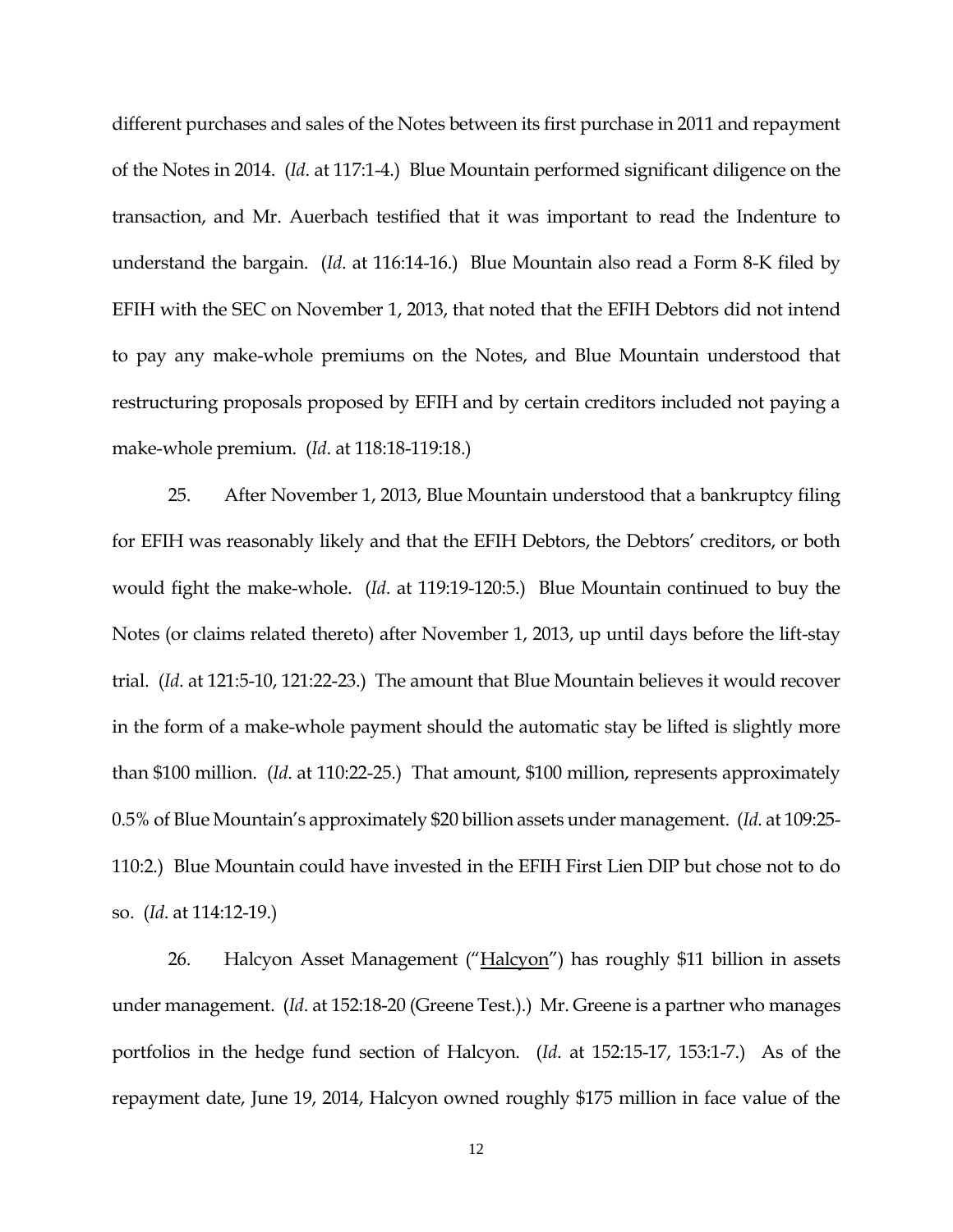Notes and, at the time of trial, owned closer to \$150 million in face value of the Notes. (*Id*. at 151:21-152:2.)

27. Halcyon first purchased Notes in early April, 2014. (*Id*. at 148:11-13.) At the time of this initial purchase, Mr. Greene was aware that EFIH was going to challenge paying the make-whole premium in bankruptcy. (*Id*. at 148:14-18.) Mr. Greene and other members of his team read the Indenture, the Notes, the Offering Memorandum, and EFIH's SEC filings. (*Id*. at 157:13-24.) Halcyon made dozens of purchases and sales of Notes (or claims relating thereto) between its initial purchase and the lift-stay trial in this case. (*Id*. at 148:19- 149:14.) Mr. Greene testified that he was familiar with the automatic stay at the time Halcyon first invested in the Notes. (*Id*. at 155:24-156:2.) Mr. Green calculated the amount that Halcyon believes it would recover in the form of a make-whole payment, should the automatic stay be lifted, to be \$28 million. (*Id*. at 154:16-22.) That amount, \$28 million, would represent around 0.25% of the total assets under management at Halcyon. (*Id*. at 154:24-155:3.) Halcyon could have invested in the first lien DIP but chose not to do so. (*Id.*  at 158:9-14.)

### **E. The High-Yield Bond Market**

28. Nearly all high-yield bonds—including the Notes—have two fundamental characteristics. First, the interest rate is fixed until maturity—that is, it does not float or otherwise change as interest rates move up or down in the market. (4/20/15 Trial Tr. 129:14-17 (McCarty Test.), 61:20-62:2 (Kearns Test.).) Second, the debt does not amortize that is, 100% of the principal balance is due at maturity. (Id. at 130:9-16 (McCarty Test.), 69:11-17 (Kearns Test.).)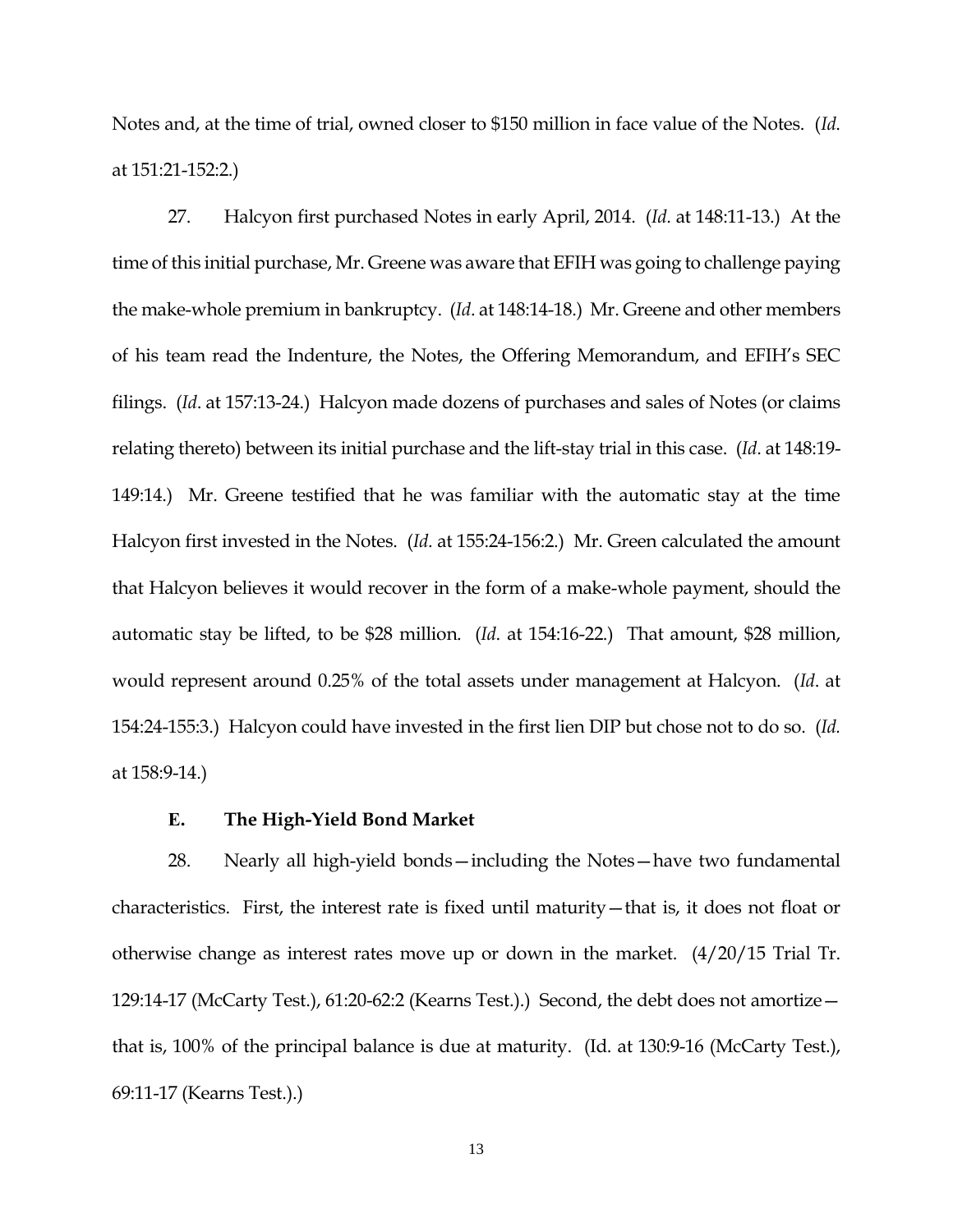29. An investor in high-yield debt contracts to receive a fixed payment of interest whenever interest is payable (typically, semi-annually) for the life of the bond. (Id. at 130:3- 8 (McCarty Test.).) Those expected interest payments, when added together, constitute the investor's expected return on investment, or, in the industry parlance, the "yield."

30. Because high-yield bonds offer a fixed income stream over a period of time, they are attractive to institutional investors like pension funds and insurance companies that must "match" their future income with their future obligations. (Id. at 127:12-18, 127:19- 128:2 (McCarty Test.).) If these investors did not receive their expected cash flow, they would be unable to meet the obligations that they had incurred to retirees and policyholders, among others. (Id. at 128:22-129:1, 155:1-6 (McCarty Test.).)

31. Investment in high-yield debt involves an allocation of interest-rate risk: if rates in the market rise, the issuer benefits; if market rates fall, the noteholders benefit. Specifically, if rates in the market rise, investors will receive a lower-than-market return, and the value of their debt will begin to trade on the open market below face value (known as "par"). (Id. at 131:22-132:4 (McCarty Test.), 64:23-65:3 (Kearns Test.).) The investors assume that risk, and typically cannot "put" the bonds to the issuer and reinvest its capital at the now higher interest rates prevailing in the market. (Id. at 132:16-133:1 (McCarty Test.).)

32. Conversely, if interest rates drop (or the issuer's credit improves), the debt is likely to trade on the open market above par. (Id. at 134:13-19, 144:10-15 (McCarty Test.).)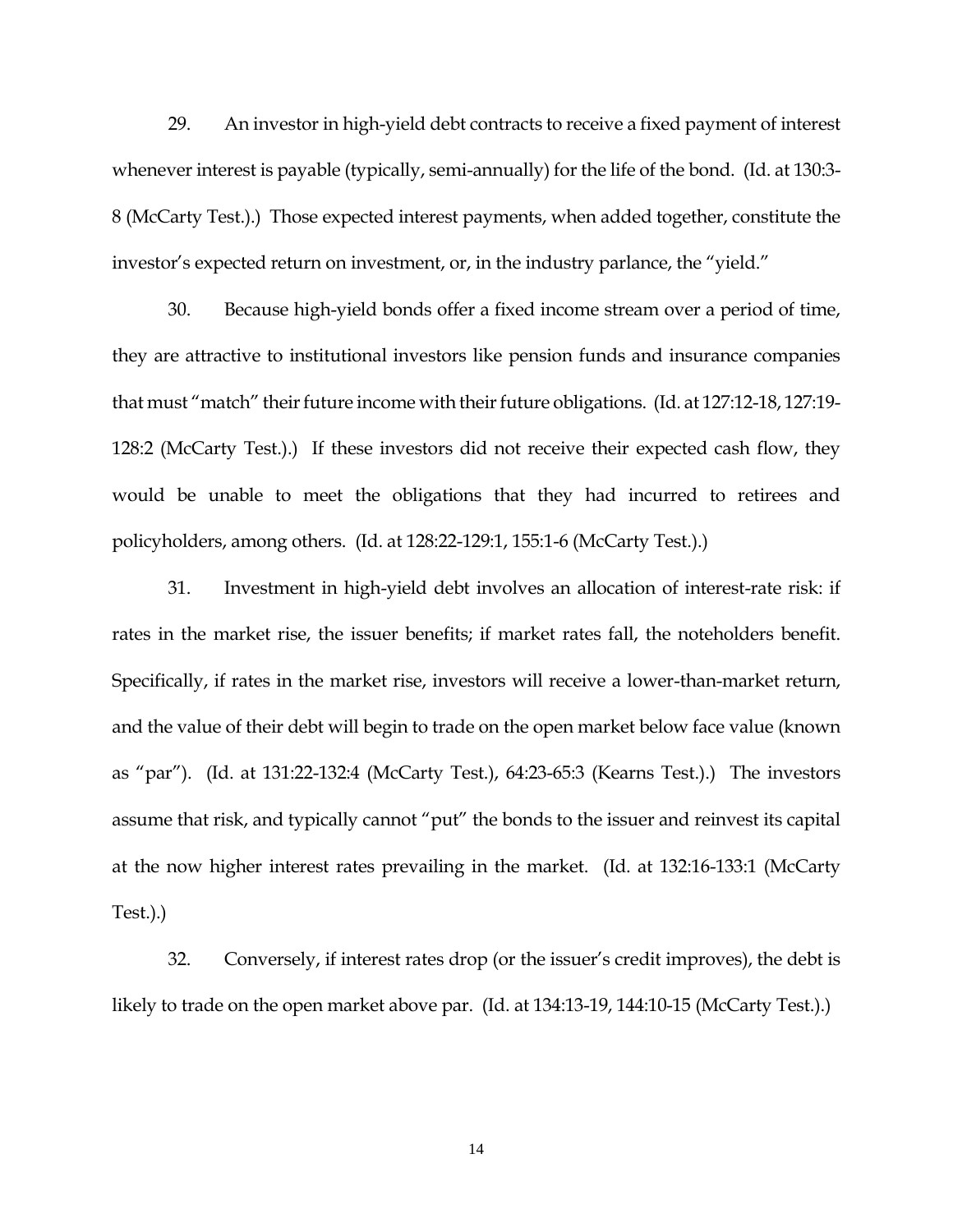## **F. Call Protection**

33. Were high-yield bonds freely "callable" by the issuer whenever market rates of interest declined, the investor would be forced to bear the disproportionate risk of both increases and decreases in interest rates. (Id. at 134:13-19 (McCarty Test.); 4/21/15 Trial Tr. 65:3-66:7 (Cacioppo Test.).) The investor would not only lose its guaranteed income stream until maturity, but would also face "reinvestment risk,"—the risk that the investor would be unable to find in the market a bond of comparable credit quality and duration that would generate a comparable return. (4/20/15 Trial Tr. 136:6-13 (McCarty Test.), 65:4-17 (Kearns Test.).)

34. To protect against these significant financial harms, high-yield debt is almost never freely callable by the issuer. (Id. at 134:8-12 (McCarty Test.), 65:18-67:3 (Kearns Test.).) Instead, virtually all high-yield bonds contain some form of "call protection" provision. (Id. at 56:22-57:10 (Kearns Test.); 4/21/15 Trial Tr. 65:3-66:7 (Cacioppo Test.), 93:6-21 (Auerbach Test.), 132:20-134:4, 134:8-17 (Greene Test.).)

35. Historically, call protection took the form of an absolute "no call." That is, the issuer could not redeem the bond at all for at least several years. (4/20/15 Trial Tr. 137:24- 138:24 (McCarty Test.), 57:11-23 (Kearns Test.).)

36. Over time, however, issuers have bargained for the flexibility to redeem bonds early. Today, most high-yield bonds have call protection provisions that permit the issuer to call the bonds, subject to certain conditions such as if the issuer pays the investor a make-whole or other sum that ensures investors will receive their promised yield for a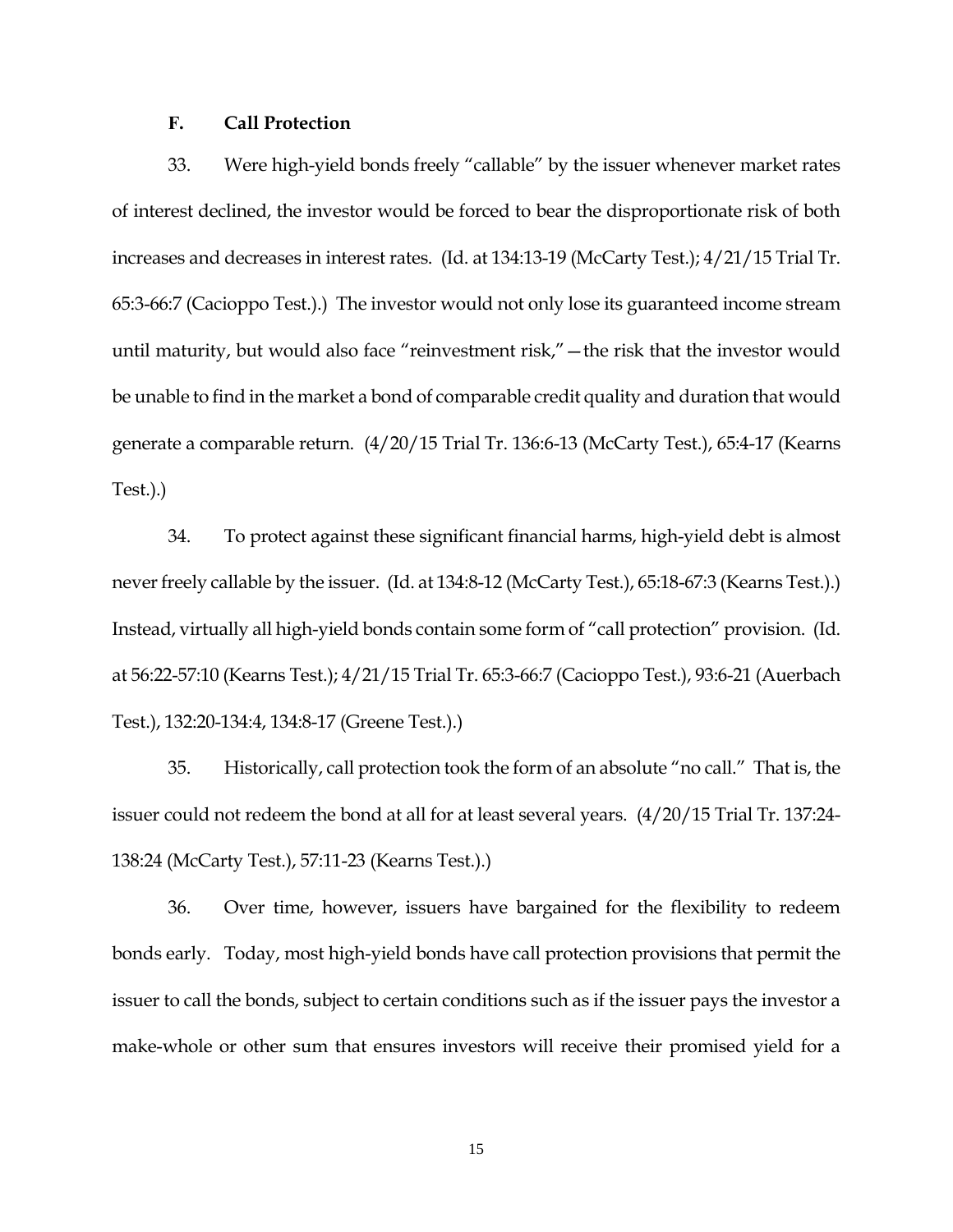specified period. (4/20/15 Trial Tr. 137:24-138:6 (McCarty Test.), 73:20-75:4 (Kearns Test.); 4/21/15 Trial Tr. 63:11-17, 65:3-66:7 (Cacioppo Test.).)

## **G. Make-Whole Payments**

37. As its name suggests, a make-whole payment "literally [] make[s] the investor whole" for what they had contracted to receive when they lent their money in the first place. (4/20/15 Trial Tr. 136:1-5 (McCarty Test.).) Make-whole payments are typically calculated pursuant to a standard formula consisting of a lump sum payment equal to the present value of the total of the remaining interest payments until a specified date, plus a "premium" above the face amount of the notes that would be payable by the issuer upon its redemption of the Notes on that First Call Date. This formula approximates what the investor had contracted to receive from the issuer, and would have received but for the early repayment of the Notes, discounted to present value. (4/20/15 Trial Tr. 135:17-25, 137:8-12 (McCarty Test.), 77:4-79:6 (Kearns Test.).)

38. Make-whole provisions not only protect investors, but also benefit issuers. This is because for an issuer, the alternative to a make-whole provision is either an absolute no-call provision, (Id. at 138:13-24 (McCarty Test.).), or paying a higher rate of interest on the notes. (Id. at 73:20-75:4 (Kearns Test.).) Freely callable bonds would require higher interest rates than bonds that are non-callable, or that are callable subject to a make-whole. (*See, e.g.*, id. at 134:20-135:4, 141:12-142:1 (McCarty Test.), 234:11-17 (Horton Test.); 4/21/15 Trial Tr. 45:18-46:5 (Horton Test.), 65:3-66:7 (Cacioppo Test.).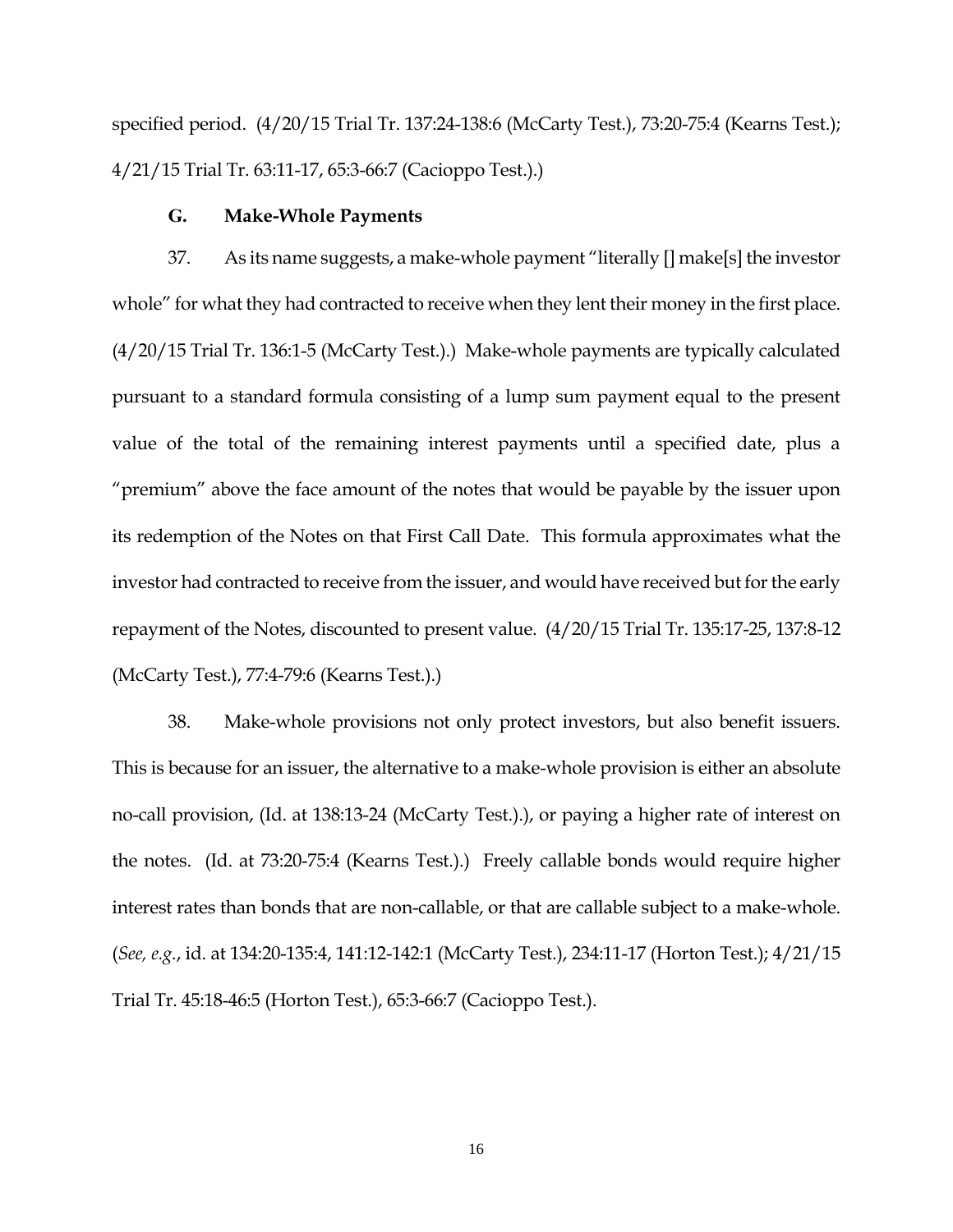39. All of the bonds issued by the Debtors from 2007 to 2013, including the Notes, were high-yield and exhibited the typical characteristics of high-yield bonds discussed above.

#### **H. Repayment of the Notes**

40. On April 29, 2014, the EFIH Debtors filed petitions for relief under chapter 11 of the Bankruptcy Code. The EFIH Debtors sought approval of debtor-in-possession financing, in part, to repay all of the outstanding Notes and settle certain Noteholders' claims.

41. On June 4, 2014, the Trustee sent a purported notice of rescission to the EFIH Debtors. (PX 100.) The Court previously held that sending a notice of rescission is an act to "collect, assess or recover" on a claim, especially when the Noteholders have already been paid their full principal and accrued interest. (Summary Judgment Decision ¶ 67.) Thus, the Trustee's notice of rescission was void *ab initio* as a result of the automatic stay. (*Id*. at ¶ 69.)

42. On June 6, 2014, the Court entered an order approving the EFIH First Lien DIP. (PX 101.) In that Order, the Trustee reserved certain rights as of June 6, 2014, including the right to argue that "any acceleration of the EFIH First Lien Notes is subject to rescission by majority holders thereof pursuant to the terms of the EFIH First Lien Indentures." (*Id.* at  $\P(40(b))$ .

43. On June 19, 2014, EFIH paid all outstanding principal and accrued interest (other than disputed amounts of interest and any make-whole payments) on the First Lien Notes. (4/20/15 Trial Tr. 70:5-20 (Horton Test.).)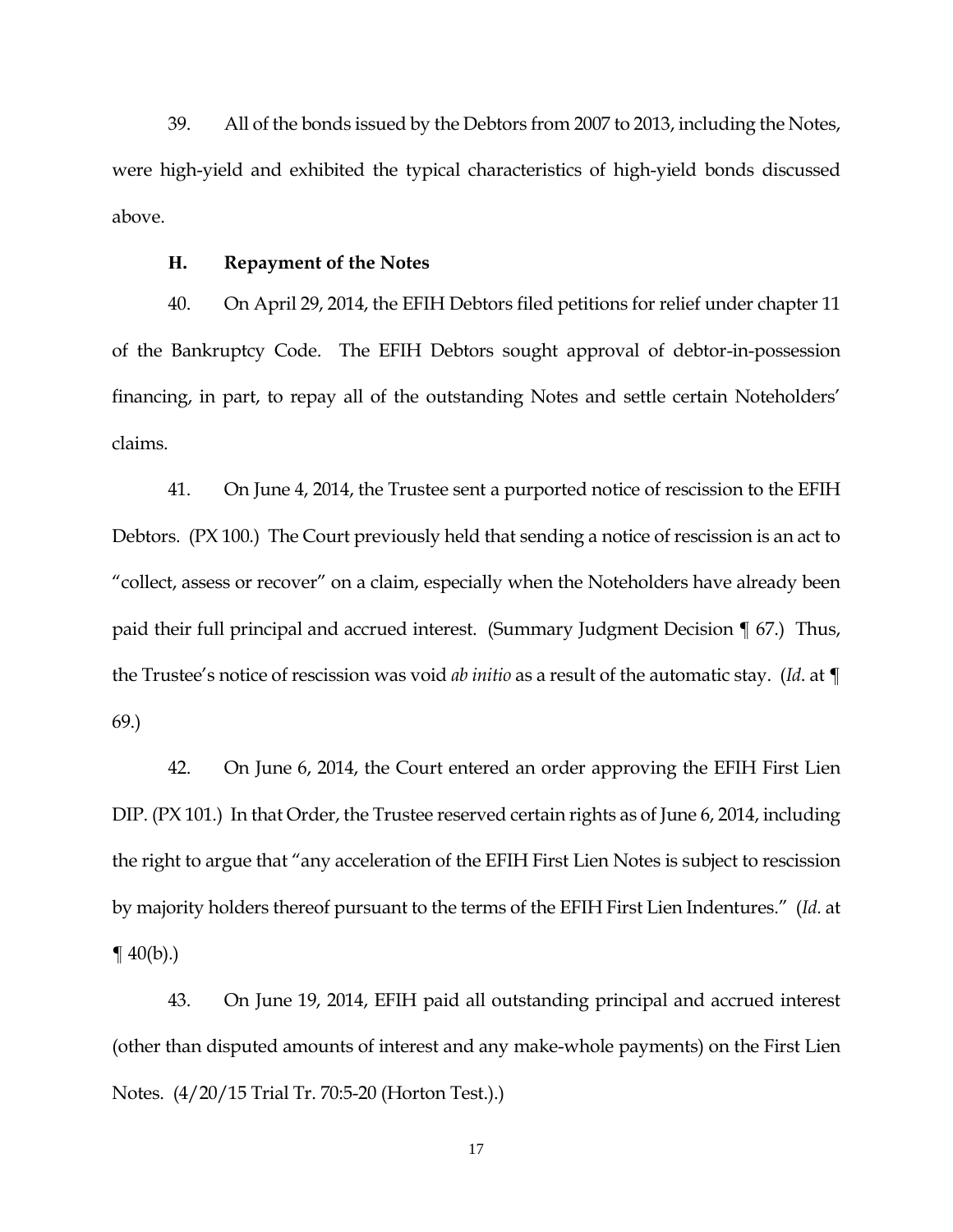44. The Court previously held that when the EFIH Debtors filed for bankruptcy, the Notes automatically accelerated and became due and payable immediately. (Summary Judgment Decision ¶ 56.) Thus, the June 19, 2014 repayment was not an Optional Redemption under the Indenture and the Trustee was not entitled to the Applicable Premium under the express terms of the Indenture. (*Id*. at ¶¶ 51, 57.)

45. The Court also determined that a genuine issue of material fact existed as to whether the Trustee can establish cause to lift the automatic stay, *nunc pro tunc* to a date on or before June 19, 2014, to allow the Trustee to decelerate the Notes. (*Id*. at ¶ 71.)

### **I. Economic Impact of Lifting or Maintaining the Automatic Stay**

46. One of the Trustee's experts, Christopher Kearns, calculated the make-whole amount as \$431 million. (4/20/15 Trial Tr. 112:18-20 (Kearns Test.).) Mr. Kearns testified that the make-whole calculation was the liquidated damages amount for the make-whole under the contract. (*Id*. at 96:4-21, 112:14-17.) The make-whole amount, or "Applicable Premium," is calculated pursuant to specific requirements in the Indenture. (*Id*. at 76:23- 77:16.)

47. Mr. Kearns also testified about a variety of reinvestment scenarios, assuming different rates of return from reinvesting the principal and interest paid to the Noteholders on June 19, 2014. (*Id*. at 114:7-13.) These scenarios resulted in a range of net loss from \$333.7 million up to \$428 million. (*Id*.) In addition to the reinvestment scenarios presented by Mr. Kearns, each of the Noteholders had the opportunity to participate in the DIP. (4/21/15 Trial Tr. 26:21-27:6 (Horton Test.).) EFIH's Treasurer, Anthony Horton, calculated that the Noteholders would have earned \$140 million in interest with the DIP interest rate. (*Id*. at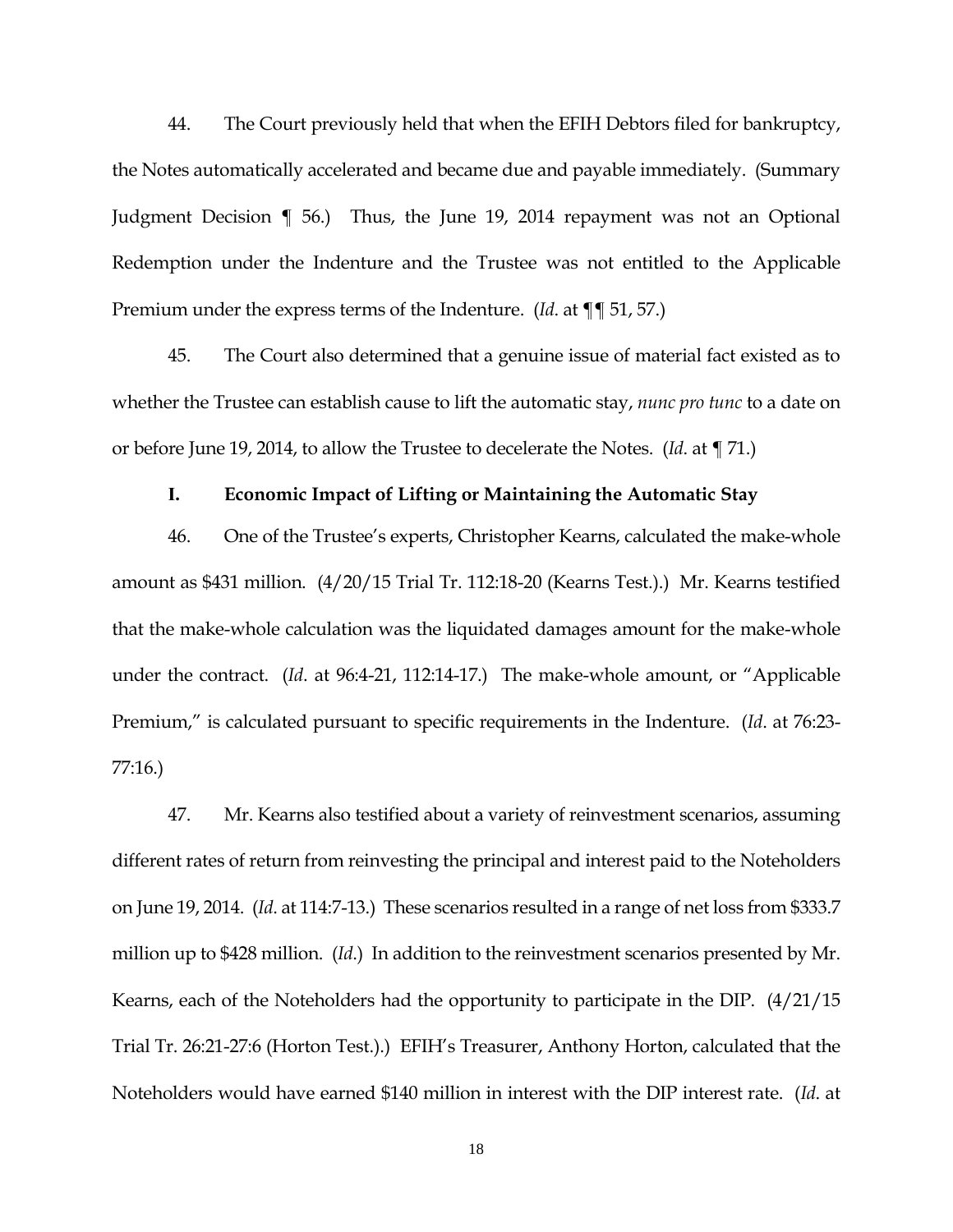27:12-17.) In addition, in June 2014, the non-settling Noteholders could have obtained approximately a \$110 million settlement payment for their make-whole claims. (*Id*. at 27:18- 28:6.)

48. EFIH's Treasurer also testified that the Debtors' current proposed plan of reorganization proposes to pay nothing towards the make-whole amount. (4/21/15 Trial Tr. 31:23-32:1 (Horton Test.).) Mr. Horton further stated that the loss to EFIH of \$431 million would be "quite significant" and would "further complicate[] a very complex case in getting to a consensual case given that EFH, the parent of EFIH, now had [\$]431 million less of distributable value and the implications of getting EFH and EFIH through bankruptcy made it more troublesome." (*Id*. at 38:15-39:9.) \$431 million is a "big number" or "a lot of money" for any company, particularly one like EFIH that is attempting to restructure through Chapter 11. (*See* 4/20/15 Trial Tr. 201:10-13, 206:2-22 (Horton Test.).)

49. The EFIH Debtors received interest savings by virtue of repaying the Notes on June 19, 2014. EFIH's Treasurer calculated those interest savings to be roughly \$150 million from the repayment date through the first call date of December 1, 2015. (4/20/15 Trial Tr. 224:12-17 (Horton Test.); 4/21/15 Trial Tr. 23:23-24:5 (Horton Test.).) EFIH will receive those interest savings regardless of whether a make-whole is paid. (4/21/15 Trial Tr. 24:25-25:18 (Horton Test.).) And EFIH will receive those interest savings regardless of whether the automatic stay is lifted. (*Id*.)

50. Should the automatic stay also be lifted to allow for deceleration of the EFIH second lien and PIK notes, the EFIH Second Lien Noteholders would assert a make-whole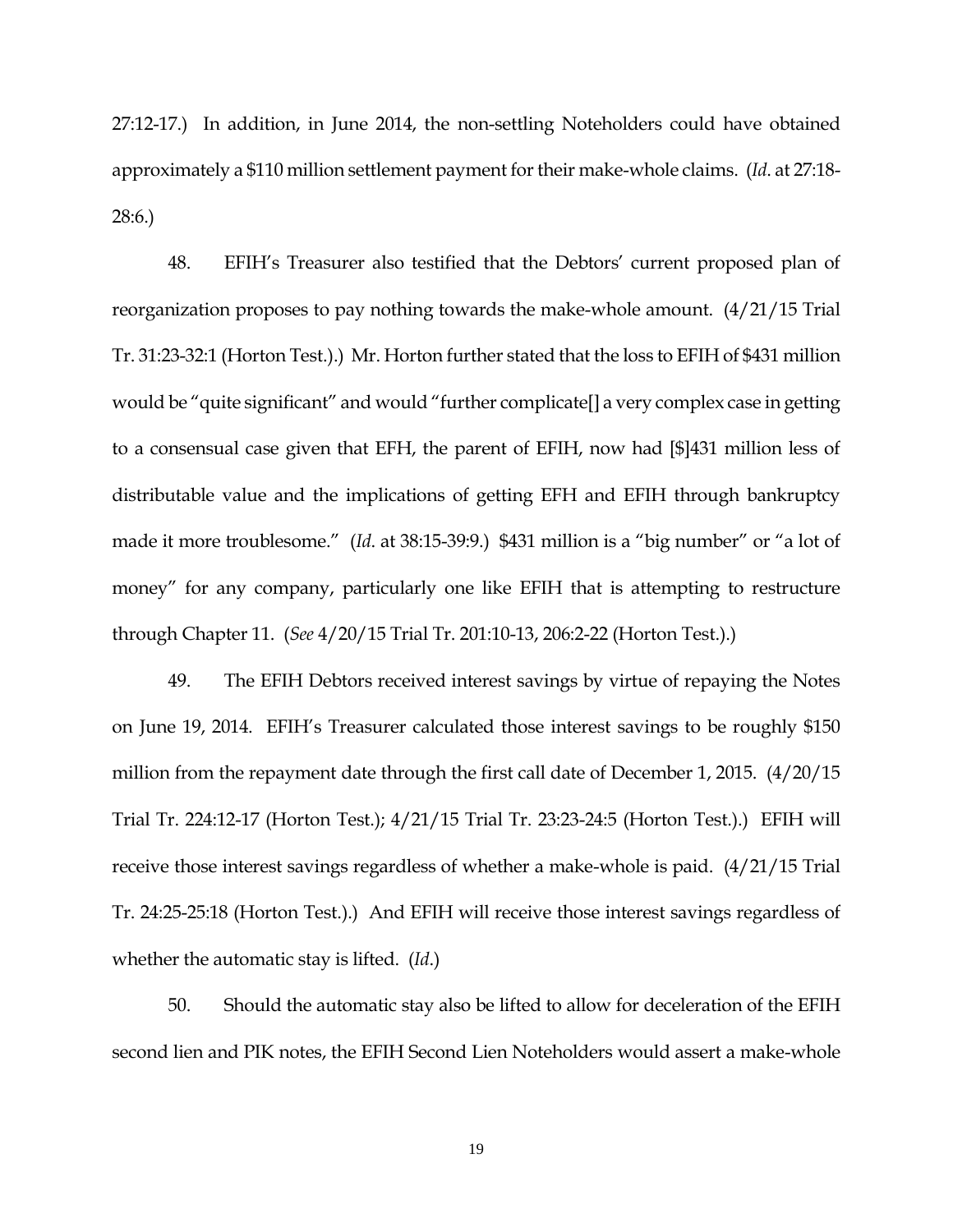claim of \$350-400 million and the PIK Noteholders would almost inevitably assert their own make-whole claim of \$113 million. (*Id*. at 33:4-19.)

### **III. CONCLUSIONS OF LAW**

### **A. Jurisdiction and Venue**

51. The Debtors commenced these chapter 11 cases on April 29, 2014 (the "Petition Date"). Venue in the United States Bankruptcy Court for the District of Delaware was proper as of the Petition Date pursuant to 28 U.S.C. §§ 1408 and 1409 and continues to be so in the context of this adversary proceeding and motion. This Court has subject matter jurisdiction over this adversary proceeding and motion pursuant to 28 U.S.C. §§ 157 and 1334. This is a core proceeding pursuant to 11 U.S.C. § 157(b).

# **B. Governing Standard**

52. The Bankruptcy Code authorizes bankruptcy courts to grant relief from the automatic stay for "cause." 11 U.S.C. § 362(d)(1). Courts are to determine "cause" based on the totality of the circumstances in each particular case. *In re Wilson*, 116 F.3d 87, 90 (3d Cir. 1997). The factors courts generally use in determining whether cause exists are: (1) whether any great prejudice to either the bankrupt estate or the debtor will result from a lifting of the automatic stay; (2) whether the hardship to the non-bankrupt party by maintenance of the automatic stay considerably outweighs the hardship to the debtor; and (3) the probability of the creditor prevailing on the merits. *In re Downey Fin. Corp.*, 428 B.R. 595, 609 (Bankr. D. Del. 2010).

53. While the Trustee has again argued that, as a matter of law, cause exists to lift the automatic stay because (at this stage of the proceedings) the EFIH Debtors are presumed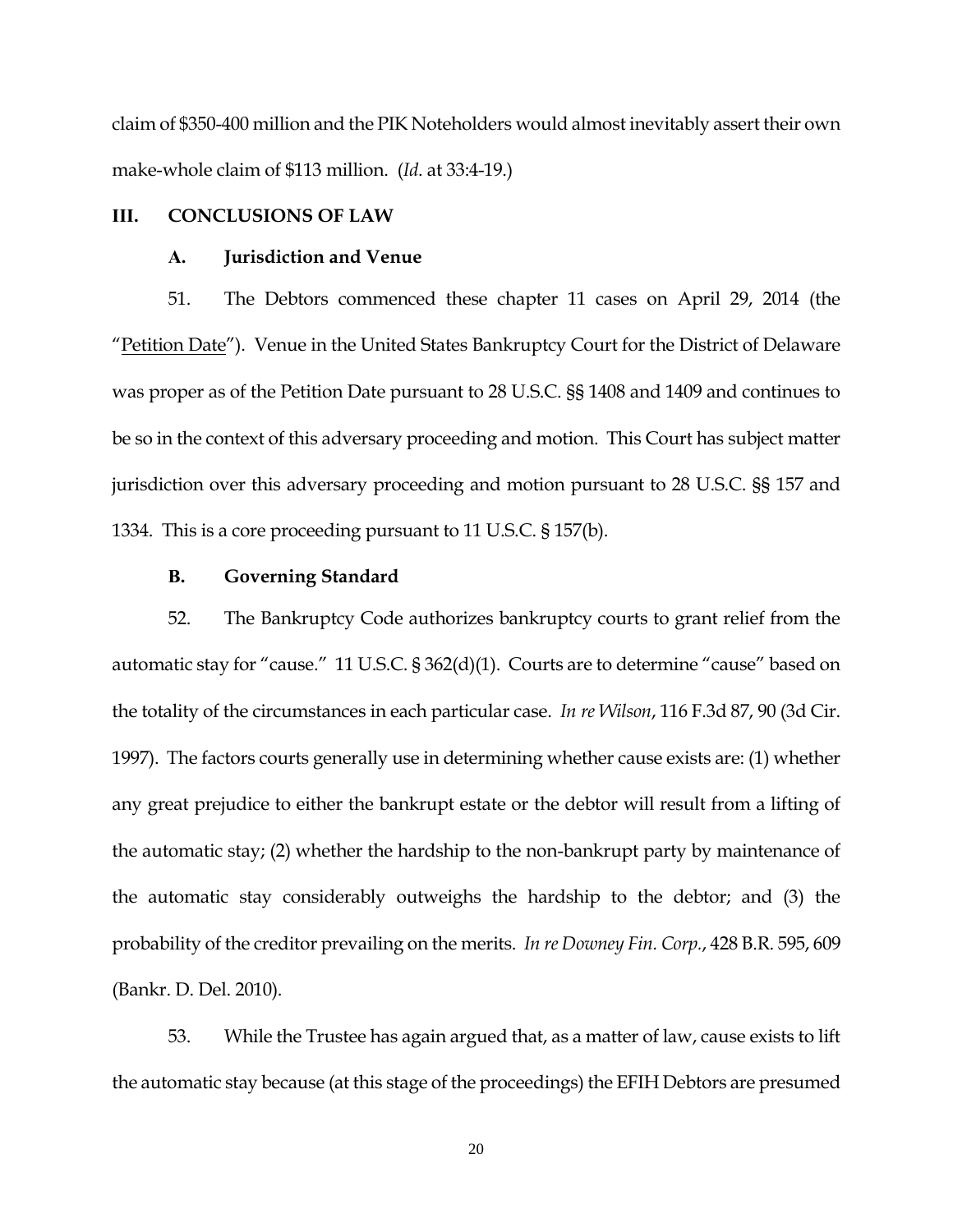to be solvent, the Trustee has failed to cite any cases standing for that proposition. While a debtor's solvency may, in certain cases, be a relevant consideration in determining whether cause exists to lift the automatic stay, it is not the sole factor to be considered by the Court. (Summary Judgment Decision ¶ 74.)

54. The EFIH Debtors have the burden of proof, 11 U.S.C. §  $362(g)(2)$ , but only after the Trustee makes a *prima facie* case that it is entitled to relief. *In re RNI Wind Down Corp.*, 348 B.R. 286, 299 (Bankr. D. Del. 2006) *aff'd*, 359 F. App'x 352 (3d Cir. 2010). "A *prima facie* case requires a showing by the movant of 'a factual and legal right to the relief that it seeks.'" *RNI*, 348 B.R. at 299 (quoting *In re Elmira Litho, Inc.*, 174 B.R. 892, 902 (Bankr. S.D.N.Y. 1994)). Failure to prove a *prima facie* case requires denial of the requested relief. *RNI*, 348 B.R. at 299. To apply section 362(g)(2) differently "would force the debtor to prove a negative, that no cause exists." *In re Rexene Products Co.*, 141 B.R. 574, 577 (Bankr. D. Del. 1992).

55. The Court previously held that the issue before it is whether to lift the automatic stay *nunc pro tunc* to a date on or before June 19, 2014, the date EFIH repaid the Notes. (Summary Judgment Decision ¶¶ 8(e), 8(f), 41, 68-71, 90.) Thus, under the terms of the Court's previous decision, the standard for retroactive automatic stay relief is applicable. 6

 $\overline{\phantom{a}}$ 

<sup>6</sup> The standard for such relief in the Third Circuit is: "(1) whether the creditor was aware of the filing or encouraged violation of the automatic stay; (2) whether the debtor engaged in inequitable, unreasonable, or dishonest behavior; and (3) whether the creditor would be prejudiced." *See In re Myers*, 491 F.3d 120, 129 (3d Cir. 2007).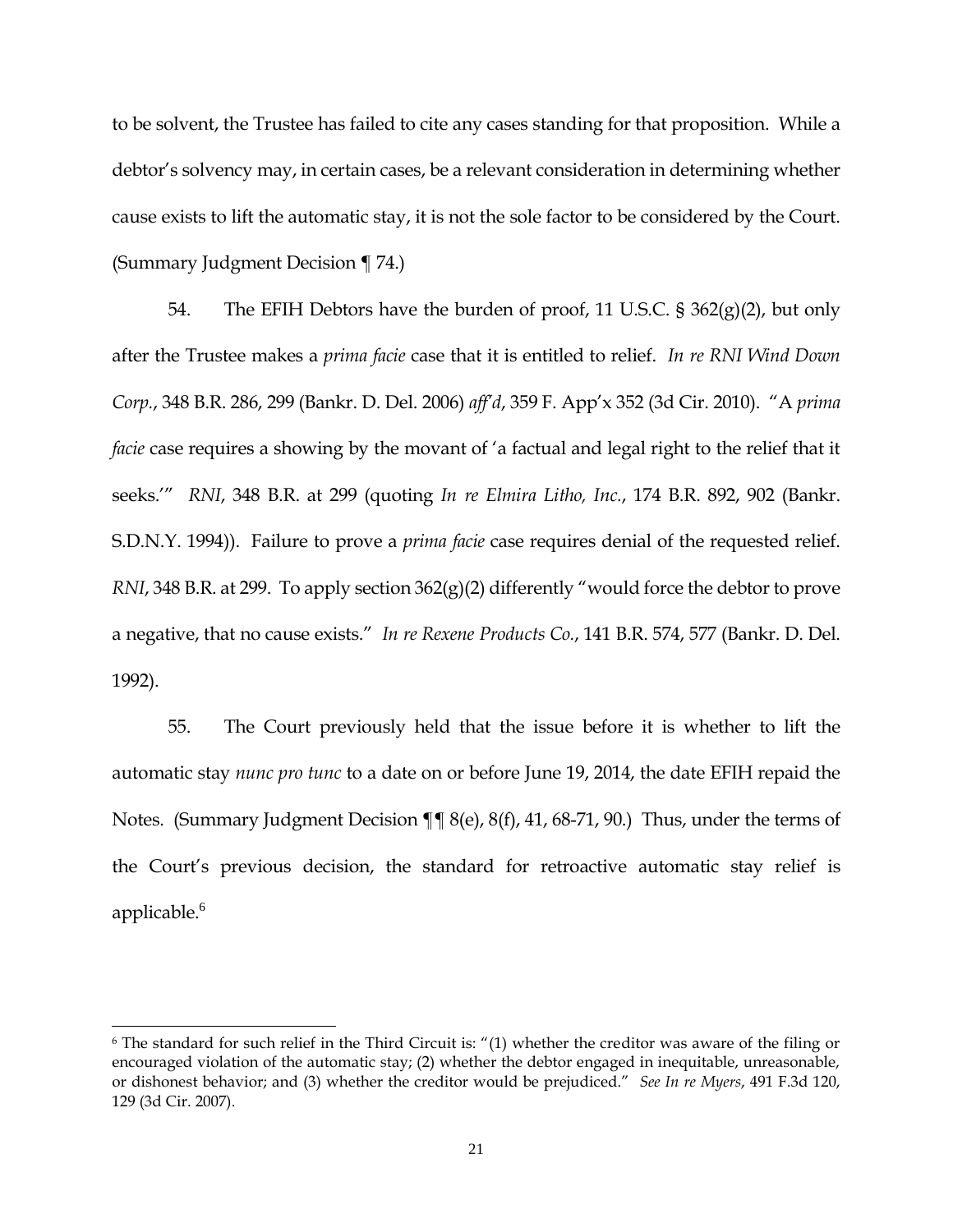56. The Trustee argues that the Court should not apply the *nunc pro tunc* standard because its reservation of rights in the June 6, 2014, EFIH First Lien DIP Order, (PX 101 ¶ 40(b).), preserved a right to not have to meet any additional showing required by the *nunc pro tunc* standard. This is incorrect. The Trustee violated the automatic stay on June 4, 2014, when it sent the rescission notice to the EFIH Debtors. (Summary Judgment Decision  $\P$  67, 68.) The June 6, 2014, reservation of rights in the EFIH First Lien DIP Order reserved the Trustee's rights as of June 6, two days after the Trustee's automatic stay violation. Even if the Court had decided the Trustee's lift-stay motion on June 6, 2014, the Court would still have needed to apply the *nunc pro tunc* standard to determine whether to lift the automatic stay retroactively to annul the Trustee's prior automatic stay violation. Accordingly, that standard applies here.

57. Nonetheless, it doesn't matter. Under the customary lift-stay factors, no cause exists to lift the automatic stay. Thus, the Court need not and will not apply the *nunc pro tunc* standard.

# **C. Great Prejudice Would Occur To The EFIH Debtors' Estate Or The EFIH Debtors Upon A Lifting Of The Automatic Stay**

58. Courts consider harm to the estate when assessing whether cause exists to lift the automatic stay. *Downey*, 428 B.R. at 609. The estate is defined broadly, 11 U.S.C. § 541, and is created "for the benefit of all creditors and equity holders of the debtor," *In re Johns-Manville Corp.*, 36 B.R. 727, 735 (Bankr. S.D.N.Y. 1984). Accordingly, harm to EFIH's equity holder, EFH, is just as relevant as harm to other stakeholders (including EFIH's creditors) and should be considered as part of the Court's lift-stay analysis. While equity lies at the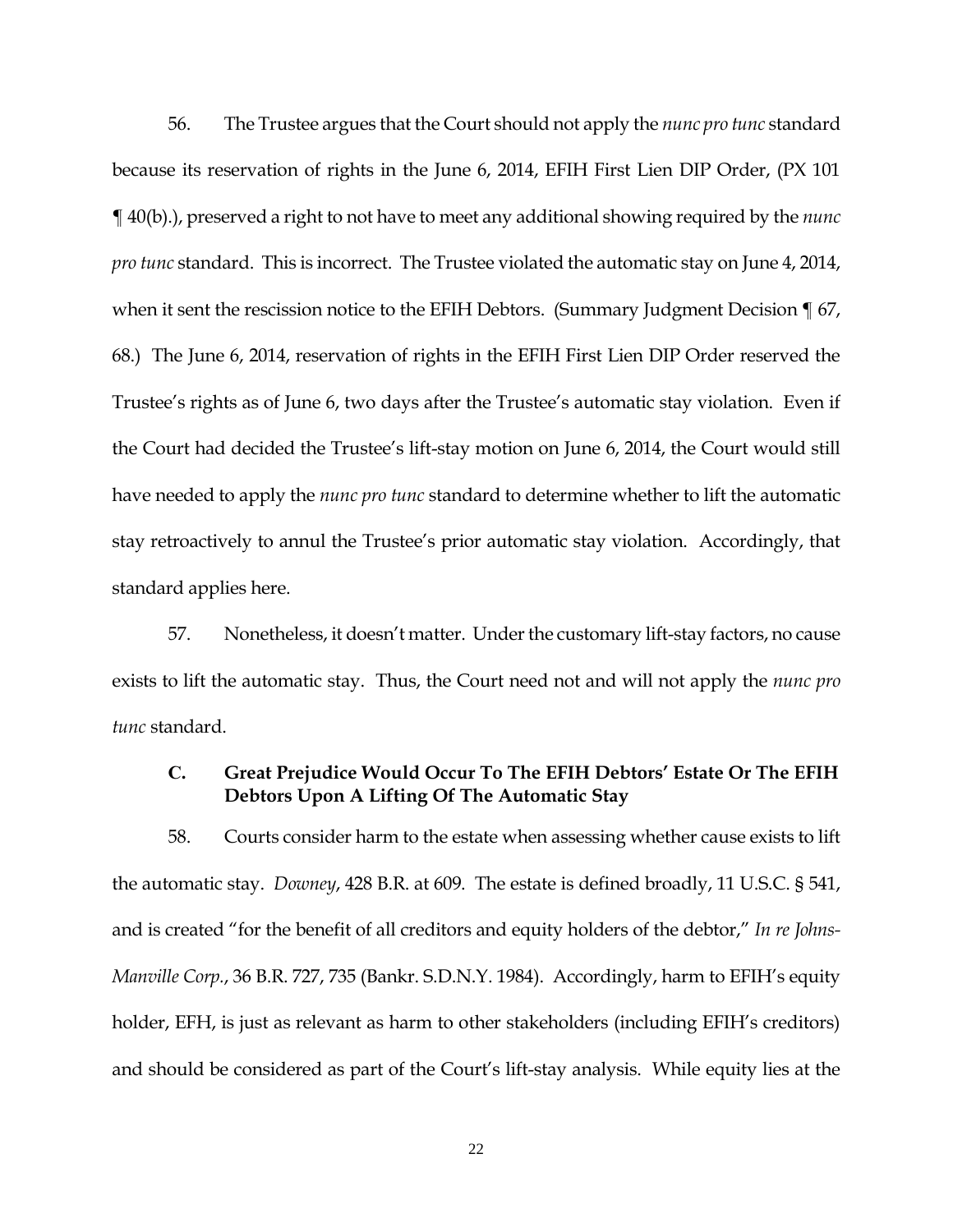bottom of the waterfall of priorities under the Bankruptcy Code, its interests cannot and should not be ignored. Equity may be structurally subordinate to the creditors but it is not a second class citizen in a debtor's capital structure. In fact, the EFIH Debtors have "a fiduciary duty to act in the best interest of the estate as a whole, including its creditors, equity interest holders and other parties in interest." *LaSalle Nat. Bank v. Perelman*, 82 F. Supp. 2d 279, 292 (D. Del. 2000); *In re Gen. Growth Props., Inc.*, 409 B.R. 43, 64 (Bankr. S.D.N.Y. 2009) ("Delaware law . . . provides that the directors of a solvent corporation are authorized—indeed, required—to consider the interests of the shareholders in exercising their fiduciary duties."). The fact that a solvent corporation has commenced a chapter 11 case does not alter these well-settled principles. *See LaSalle Nat. Bank*, 82 F. Supp. 2d at 292 ("The fiduciary duties that a debtor owes the estate are comparable to the duties that the officers and directors of a solvent corporation owe their shareholders outside bankruptcy.").

59. The Trustee has argued that, if EFIH is solvent and can pay its creditors' claims, there is no relevant harm to its estate. But the Trustee has cited to no authority suggesting that solvency alone provides "cause" to lift an automatic stay, and the Court does not agree that a solvent debtor's estate cannot suffer harm. (Summary Judgment Decision ¶ 75.) To do so would effectively remove equity holders from the "bankrupt estate"

60. Therefore, the Court must consider whether great prejudice would result to either the EFIH Debtors or the EFIH Debtors' estate (including equity) as a result of lifting the automatic stay. It is clear that, should the automatic stay be lifted, the Notes decelerated, and the Trustee's requested make-whole claim be paid, that such payment would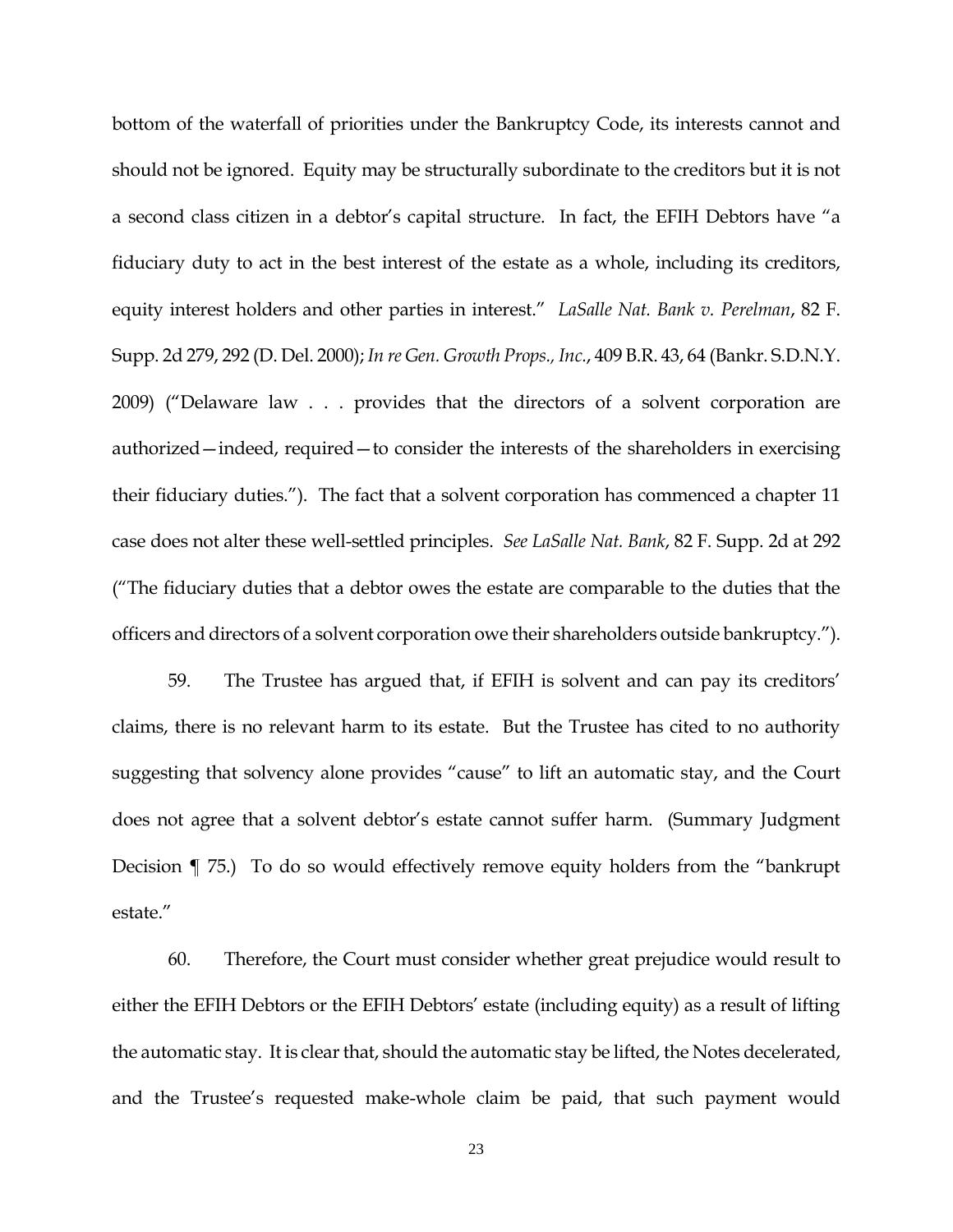substantially reduce the value of other EFIH stakeholder recoveries, including recoveries to equity (i.e. EFH). The Trustee's expert, Mr. Kearns, calculated the make-whole amount at \$431 million. (4/20/15 Trial Tr. 112:18-20 (Kearns Test.).) EFIH's Treasurer testified that the current proposed plan of reorganization proposes to pay nothing towards the makewhole amount. (4/21/15 Trial Tr. 31:23-32:1 (Horton Test.).) Lifting the automatic stay would, thus, cause nearly half a billion dollars to leave the estate. This was echoed in Mr. Horton's testimony as he explained that the impact on the issuer would be \$431 million should the automatic stay be lifted. (*Id*. at 26:3-6.) Regardless of whether those amounts are going to creditors, equity, or creditors of equity (or creditors of other Debtors in these Chapter 11 cases), there can be no dispute that hundreds of millions of dollars is a substantial amount of distributable value and the EFIH Debtors' estate will be greatly prejudiced by the loss of that amount.

61. The Trustee argues that, as a legal matter, honoring state law obligations to permit the Noteholders to rescind contractual acceleration cannot constitute harm for the lift-stay analysis. This is incorrect. The automatic stay prohibits creditors from exercising their state law contract rights against the estate. *See* 11 U.S.C. § 362(a). By the Trustee's reasoning, the estate would never be harmed when creditors exercise their state law contract rights, and the automatic stay should therefore always be lifted. If true, this would nullify the automatic stay and therefore the Trustee cannot be correct.

62. In addition, Mr. Horton testified that, should the automatic stay also be lifted to allow for deceleration of the EFIH second lien and PIK notes, the EFIH Second Lien Noteholders will likely assert an additional make-whole claim of approximately \$350-400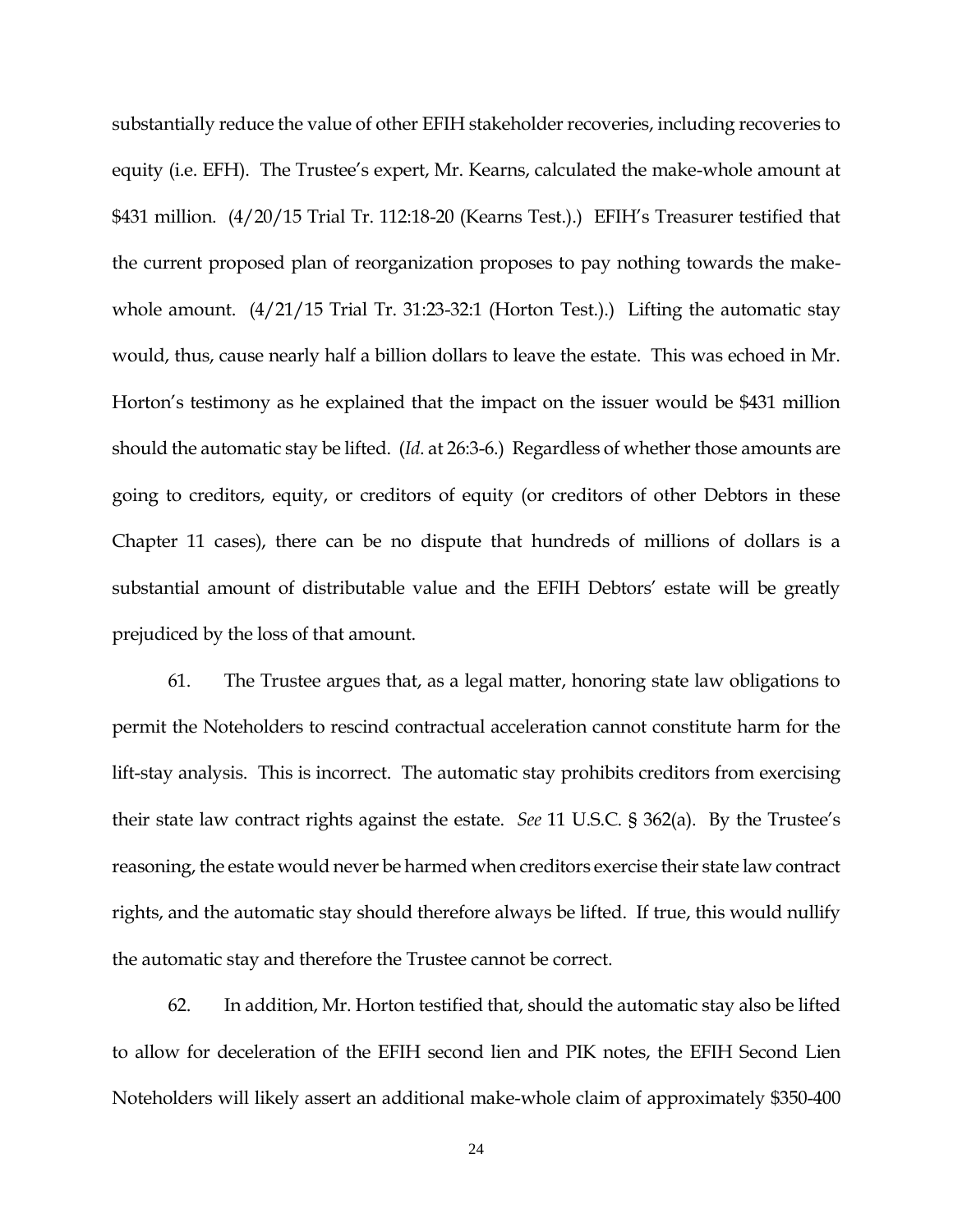million and the PIK Noteholders a make-whole claim of approximately \$113 million. (*Id*. at 33:4-19.) Thus, the EFIH estate could confront a total loss of over approximately \$900 million in distributable value if the Court were to lift the automatic stay in each of those instances. The Court need not decide the likelihood of such events, however, as \$431 million is already a material sum, the loss of which would greatly prejudice the EFIH Debtors' estate. Mr. Horton, who serves as Treasurer for both EFIH and EFH, testified that this prejudice would be felt by both entities. (*Id*. at 39:20-23.)

# **D. The Harm To The Noteholders From Maintaining The Automatic Stay Does Not "Considerably Outweigh" The Harm To The EFIH Debtors From Lifting The Automatic Stay**

63. The second prong of the cause analysis assesses "whether the hardship to the non-bankruptcy party by maintenance of the stay *considerably outweighs* the hardship to the debtor." *Downey*, 428 B.R. at 609 (emphasis added). The Court has considered both economic harm to the parties as well as harm to the parties' expectations.

### *i. Economic Harm*

64. If the Court declines to lift the automatic stay, the harm to the Noteholders is straightforward—it is, at most, the value of the Applicable Premium, or \$431 million. If the Court lifts the automatic stay, the harm to the EFIH Debtor's estate, at the least, is the exact same approximately \$431 million dollars. Thus, the harms resulting from lifting or maintaining the automatic stay are, in the best case for the Trustee, in equipoise and the EFIH Debtors have demonstrated that the harm to the moving party (here the Noteholders) does not "considerably outweigh" the harm to the EFIH Debtors.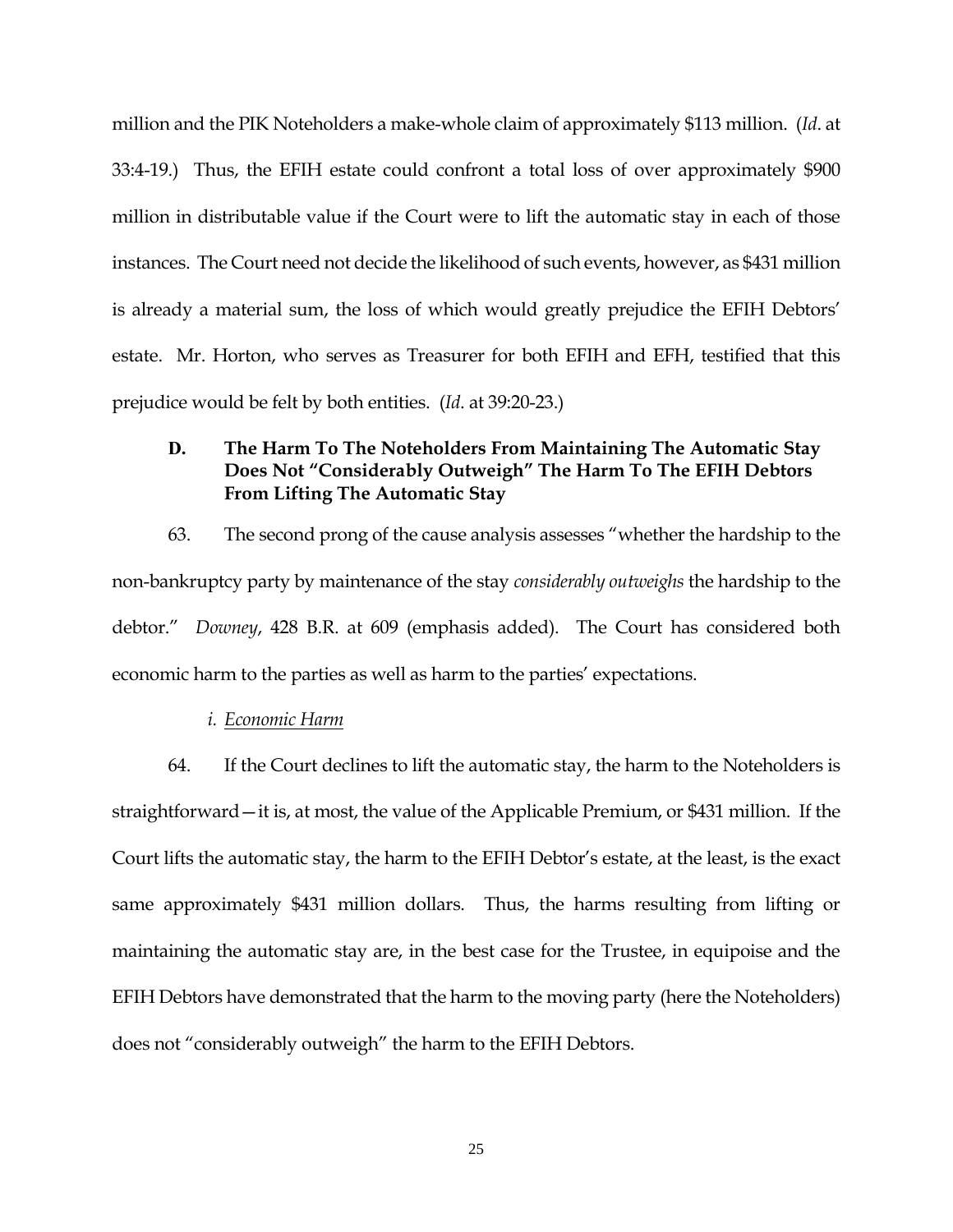65. Though unnecessary to reach this conclusion, the Court notes that the harm to the EFIH Debtors from lifting the automatic stay could eventually be much greater. The EFIH Second Lien Trustee has already stated that it will be filing "shortly" its own motion to lift the automatic stay to rescind acceleration, (4/13/15 Ltr. G. Horowitz to Court, at 3 (No. 14-50363, D.I. 260); 4/22/15 Trial Tr. 63:1-8 (Closing).), and the Trustee for the EFIH Unsecured "PIK" Noteholders will likely seek to do the same to rescind the acceleration of the PIK Notes. As noted above, this could expose the EFIH Debtors to the loss of upwards of approximately \$900 million from its estate. Moreover, the Court notes the obvious fact that exposing the EFIH Debtors to approximately \$900 million or more in expanded claims will have a major effect on the Debtors' (including the EFIH Debtors') reorganization process and will benefit a few creditors at the expense of other stakeholders. The Trustee argues that the effect of this loss of distributable value, however large, to EFIH's equity holder should be irrelevant or, at best, of little moment in this analysis. The Court disagrees. EFIH is wholly-owned by EFH, another major debtor in these cases. The loss of distributable value to EFIH's equity holder significantly complicates and prejudices EFH's proposed jointly administered restructuring, which, in turn, makes EFIH's own restructuring more difficult. The Court need not ignore the reality that every restructuring proposal made in these cases to date has needed to grapple with the interdependent restructurings of EFH and its two major subsidiaries, EFIH and TCEH. Thus, if the Trustee were permitted to lift the automatic stay and expand its own claim by \$431 million, it would cause great prejudice not only to the EFIH Debtors, but also to their equity holder, EFH, which, in turn would significantly complicate efforts to successfully restructure the Debtors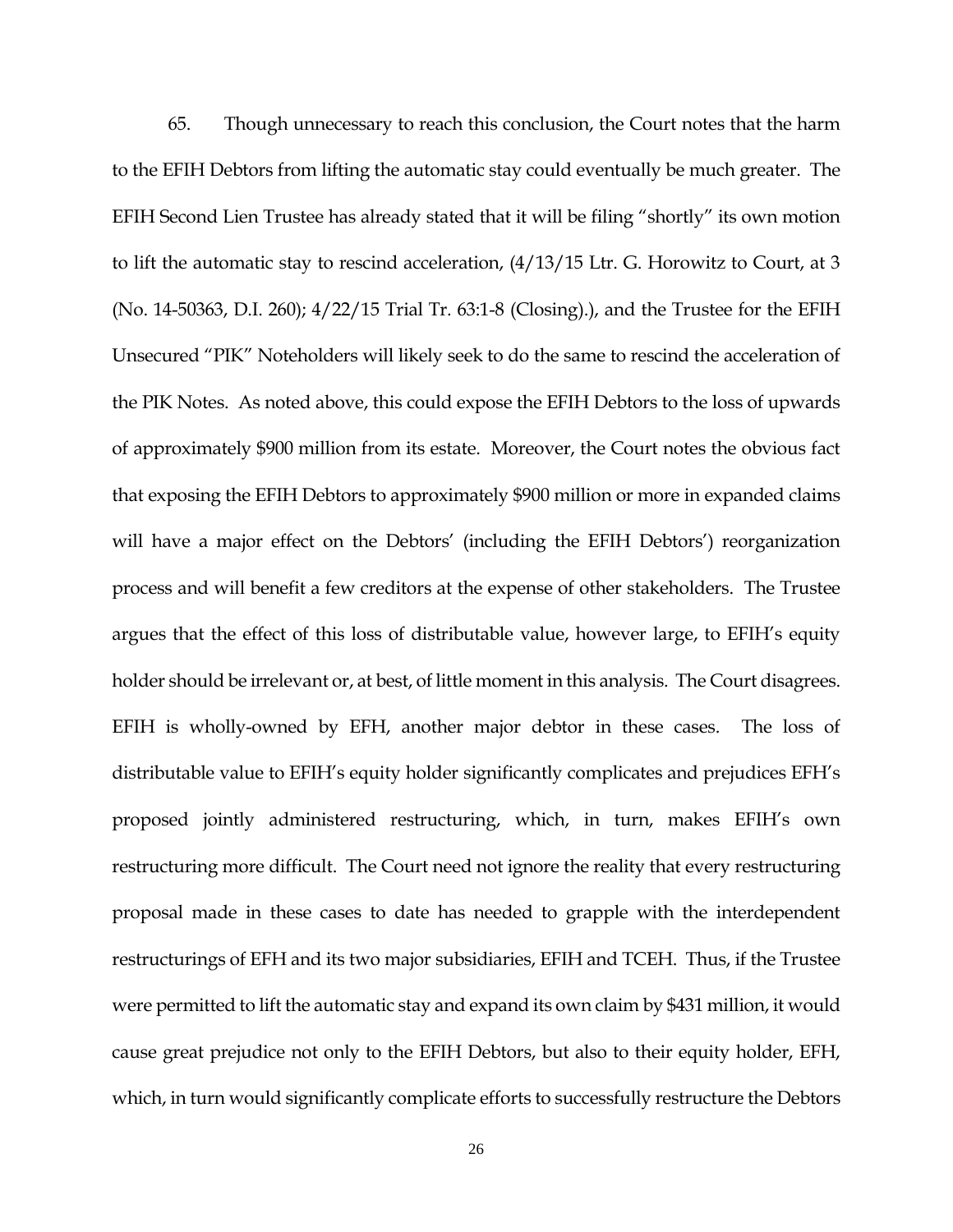(including the EFIH Debtors). To the extent that lifting the automatic stay here leads to follow on make-whole claims from other EFIH creditors, the loss to the EFIH estate and its other stakeholders would approach \$1 billion and only compound the harm to the EFIH estate.

66. Thus, while the applicable standard requires the harm to the Noteholders to considerably outweigh the harm to the EFIH Debtors in order to lift the automatic stay, the facts here demonstrate that the harm to the EFIH Debtors outweighs the harm to the Noteholders.

67. Faced with the argument that the harms are, at best for the Noteholders, equal here, the Trustee has put forward multiple creative but unpersuasive arguments:

68. First, the Trustee argues that the harm to the EFIH Debtors is actually less than the harm to the Noteholders on a percentage basis. This argument fails for multiple reasons. As an initial matter, the Trustee has pointed to no authority supporting this alternative approach to calculating harm. Additionally, it is an improper apples-to-oranges calculation to look at the make-whole amount as a percentage of the EFIH Debtors' total debt vis-à-vis a percentage of the Noteholders' claim. Taking such an approach would necessarily show that almost any claim is less important to a debtor (as a percentage of its overall debt) than to a creditor who has a claim for only a portion of that debt. Finally, as the EFIH Debtors demonstrated at trial, \$431 million would actually be a much larger percentage of the EFIH Debtors' total debt than make-whole recoveries would be to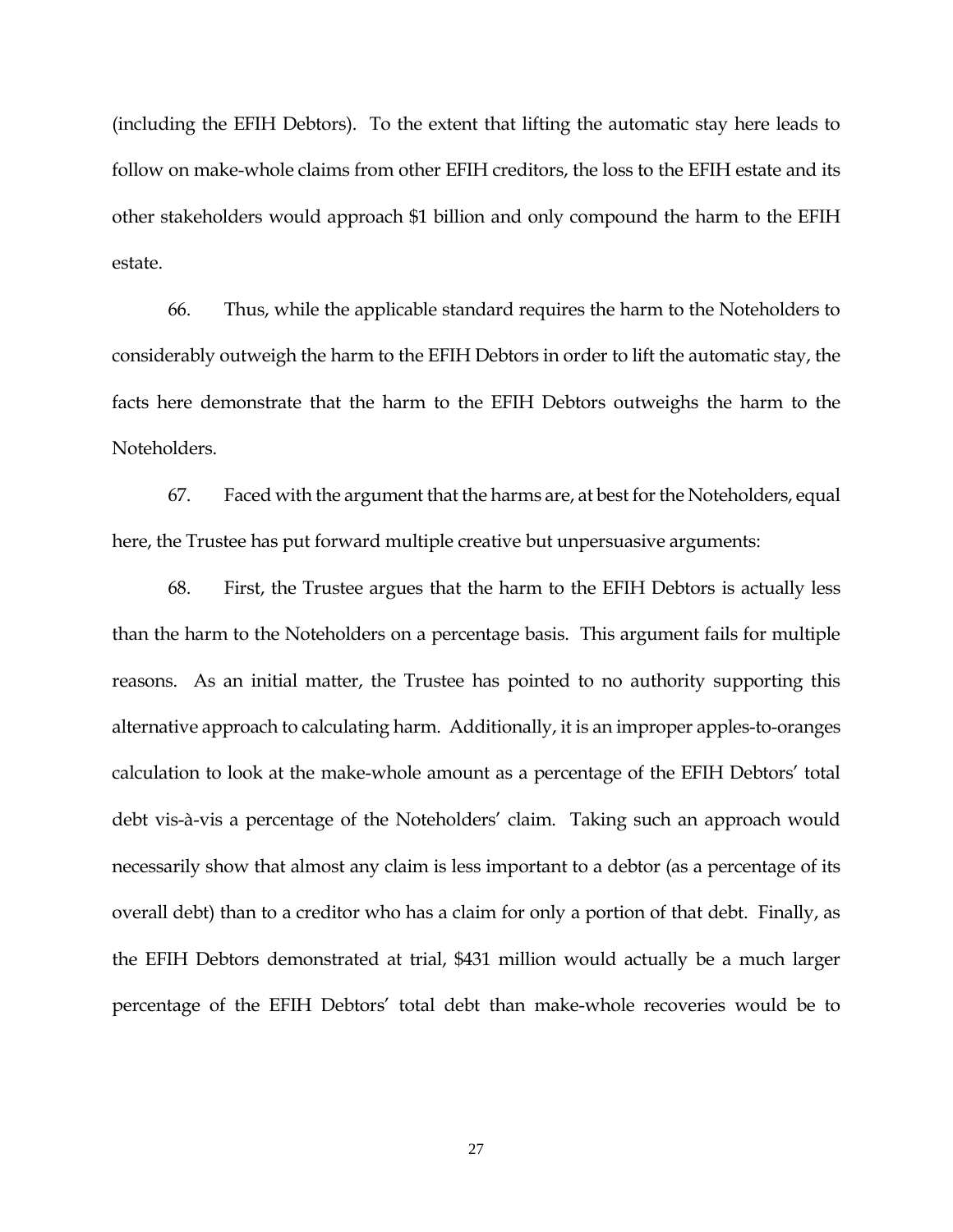investors like Blue Mountain and Halcyon as a percentage of their overall invested assets.<sup>7</sup> The concept that \$431 million is not meaningful to a debtor with billions in debt is belied by the testimony of Mr. Greene at Halcyon who agreed that the \$28 million (the amount he calculates as Halcyon's portion of the make-whole) was material to Halcyon even though it is one quarter of one percent of its assets under management. (4/21/15 Trial Tr. 154:16- 155:16 (Greene Test.).)

69. Second, the Trustee argues that EFIH will receive the benefit of a net operating loss ("NOL") to offset the loss from the Applicable Premium. (1L Pre-Trial Br. 36; 4/20/15 Trial Tr. 211:18-212:14 (Horton Test.); PX 141.) The Trustee has not presented sufficient evidence to demonstrate which entity might receive this tax benefit—EFIH or its parent EFH. More importantly, for an NOL to have value, there must be income tax liability against which to use any NOLs. The Trustee has not shown that EFIH or EFH are generating sufficient income such that any additional NOLs would provide any additional benefit to EFIH or its estate.

70. Third, the Trustee argues that the EFIH Debtors' harm upon lifting the automatic stay would actually be less than \$431 million because the EFIH Debtors have achieved significant interest savings by repaying the Notes. This argument ignores the governing standard, which makes clear that the relevant inquiry is the harm that results from *lifting or from maintaining the automatic stay*; not what harm may or may not have

 $\overline{\phantom{a}}$ 

<sup>7</sup> Blue Mountain stands to gain roughly \$100 million should the automatic stay be lifted– an amount equal to approximately 0.5% of its assets under management. Halcyon stands to gain \$28 million should the automatic stay be lifted– an amount equal to approximately 0.25% of its assets under management.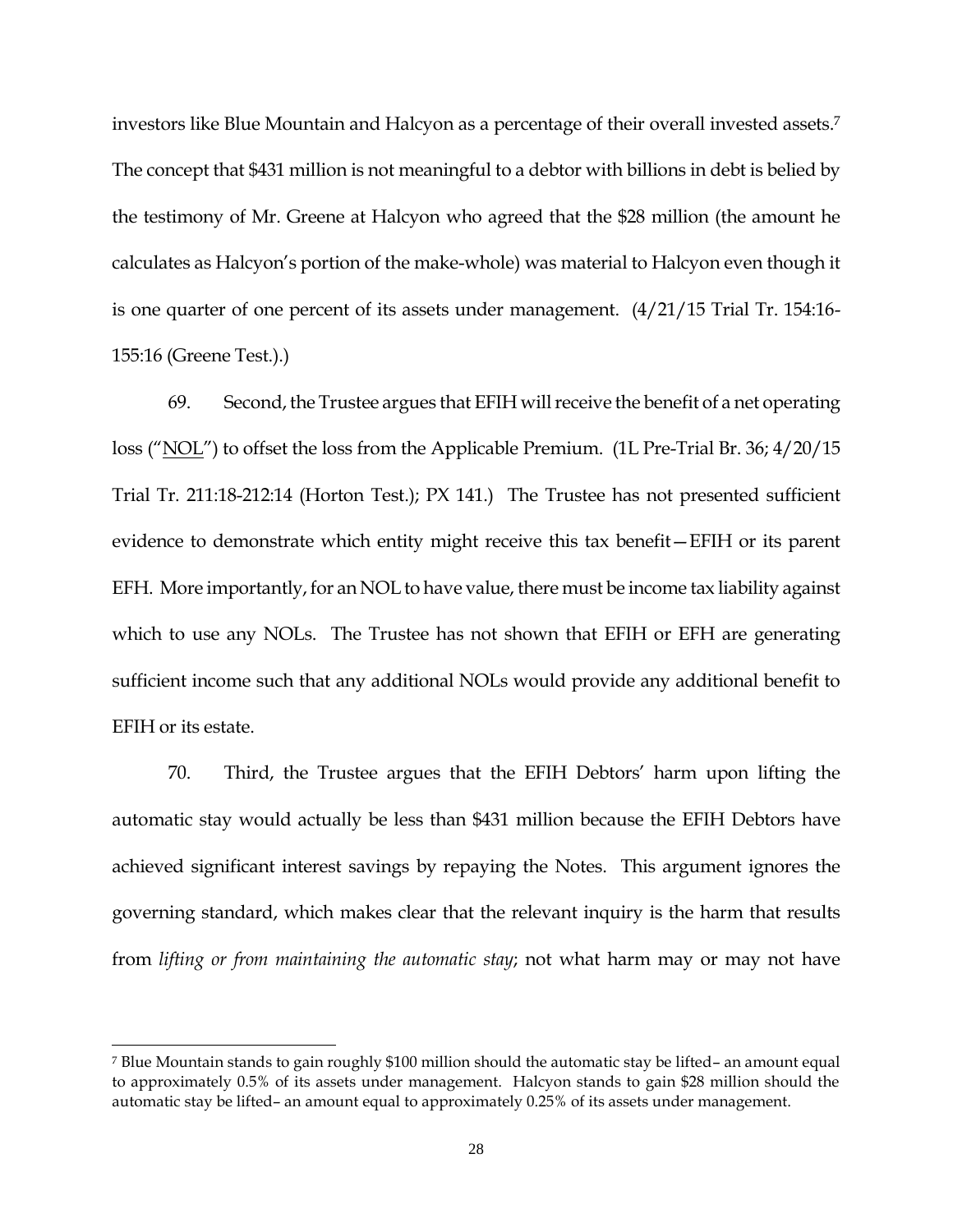resulted from the EFIH Debtors repaying the Notes on June 19, 2014. *See Downey*, 428 B.R. at 609 (factors include: "(1) [w]hether any great prejudice to either the bankrupt estate or the debtor *will result from a lifting of the stay*; (2) [w]hether the hardship to the non-bankrupt party *by maintenance of the stay* considerably outweighs the hardship to the debtor…." (emphasis added).

71. The Court need not consider either the EFIH Debtors' interest savings or the Noteholders' ability to reinvest their principal and interest repaid on June 19, 2014. Neither of those issues relate to the harm associated with lifting the automatic stay. Instead, they focus on the harm to the parties associated with repaying the Notes before the first call date. EFIH will receive the same interest savings regardless of whether the automatic stay is lifted, just as the contractually provided make-whole calculation does not change based on the investment returns the Noteholders receive through reinvestment. (4/21/15 Trial Tr. 24:25- 25:18 (Horton Test.).)

72. Even if the Court were to consider interest savings to the EFIH Debtors on one hand and reinvestment benefits to the Noteholders on the other, the harm would remain similar to each. EFIH's Treasurer testified that the EFIH Debtors will receive approximately \$150 million in interest savings for the period from the repayment date to the first call date. (4/20/15 Trial Tr. 224:12-17 (Horton Test.); 4/21/15 Trial Tr. at 23:23-24:5 (Horton Test.).) The Trustee's higher calculation is flawed: first, the Trustee improperly calculated interest savings from repaying *both* the settling and non-settling Noteholders; and second, the Trustee includes interest savings going beyond the first call date, while the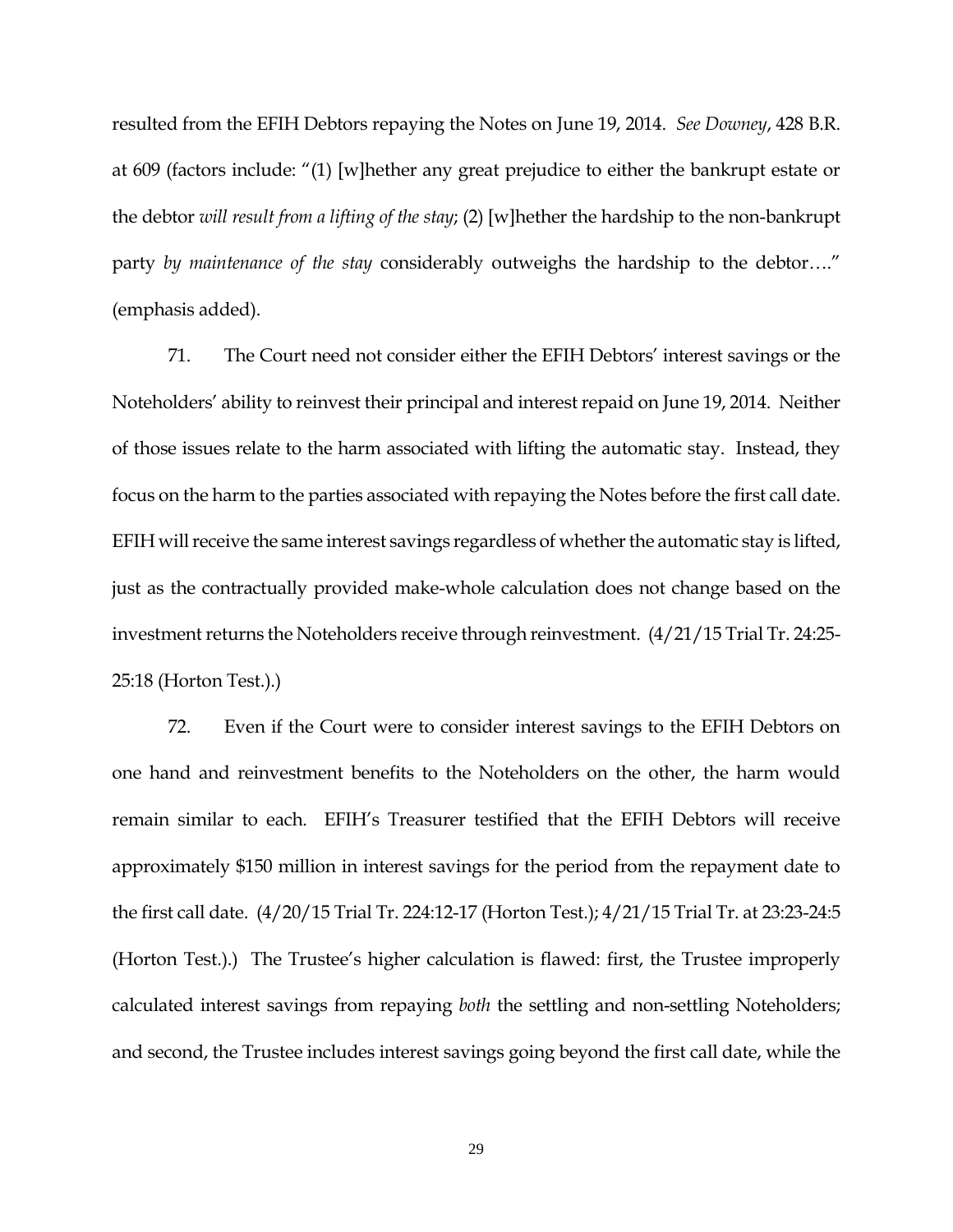Trustee's expert agrees that a rational borrower would have called the notes upon the first call date. (4/20/15 Trial Tr. 80:7-25 (Kearns Test.).)

73. In terms of the reinvestment opportunities for the Noteholders, multiple witnesses testified that the non-settling Noteholders would have had an opportunity to invest in the first lien DIP. (4/21/15 Trial Tr. 26:20-27:6 (Horton Test.); 4/21/15 Trial Tr. 107:4-7, 108:3-9 (Auerbach Test.); 4/21/15 Trial Tr. 145:9-19 (Greene Test.).) The first lien DIP was offered at an interest rate of 4.25%. (4/21/15 Trial Tr. 28:13-18 (Horton Test.); 4/20/15 Trial Tr. 93:8-13 (Kearns Test.).) The non-settling Noteholders, as was their right, elected not to invest the money they were repaid in the DIP because they determined a 4.25% yield was not attractive enough to them.8 (4/21/15 Trial Tr. 114:12-19 (Auerbach Test.); 4/21/15 Trial Tr. 158:9-14 (Greene Test.).) An investment at 4.25% would have earned the Noteholders \$140 million between the repayment date and the first call date. (4/21/15 Trial Tr. 27:12-17 (Horton Test.).) In addition, the non-settling Noteholders could have obtained approximately a \$110 million settlement payment for their make-whole claim in June of 2014. (*Id*. at 27:18-28:6.)

74. To be sure, there is some debate over exactly what reinvestment options the Noteholders could have utilized as well as the exact interest savings the EFIH Debtors received from repayment of the Notes. The evidence above suggests that the Noteholders could have mitigated their harm at least as effectively, if not more so, than the EFIH Debtors,

 $\overline{\phantom{a}}$ 

<sup>8</sup> Instead, representatives from both Blue Mountain and Halcyon testified that they reinvested capital in other investments that have returned less than the first lien DIP. (4/21/15 Trial Tr. 105:8-106:24 (Auerbach Test.); *see* 4/21/15 Trial Tr. 144:19-24 (Greene Test.).) That they made alternative, and apparently riskier, investment decisions does not alter the mitigation opportunity they had in the form of the first lien DIP.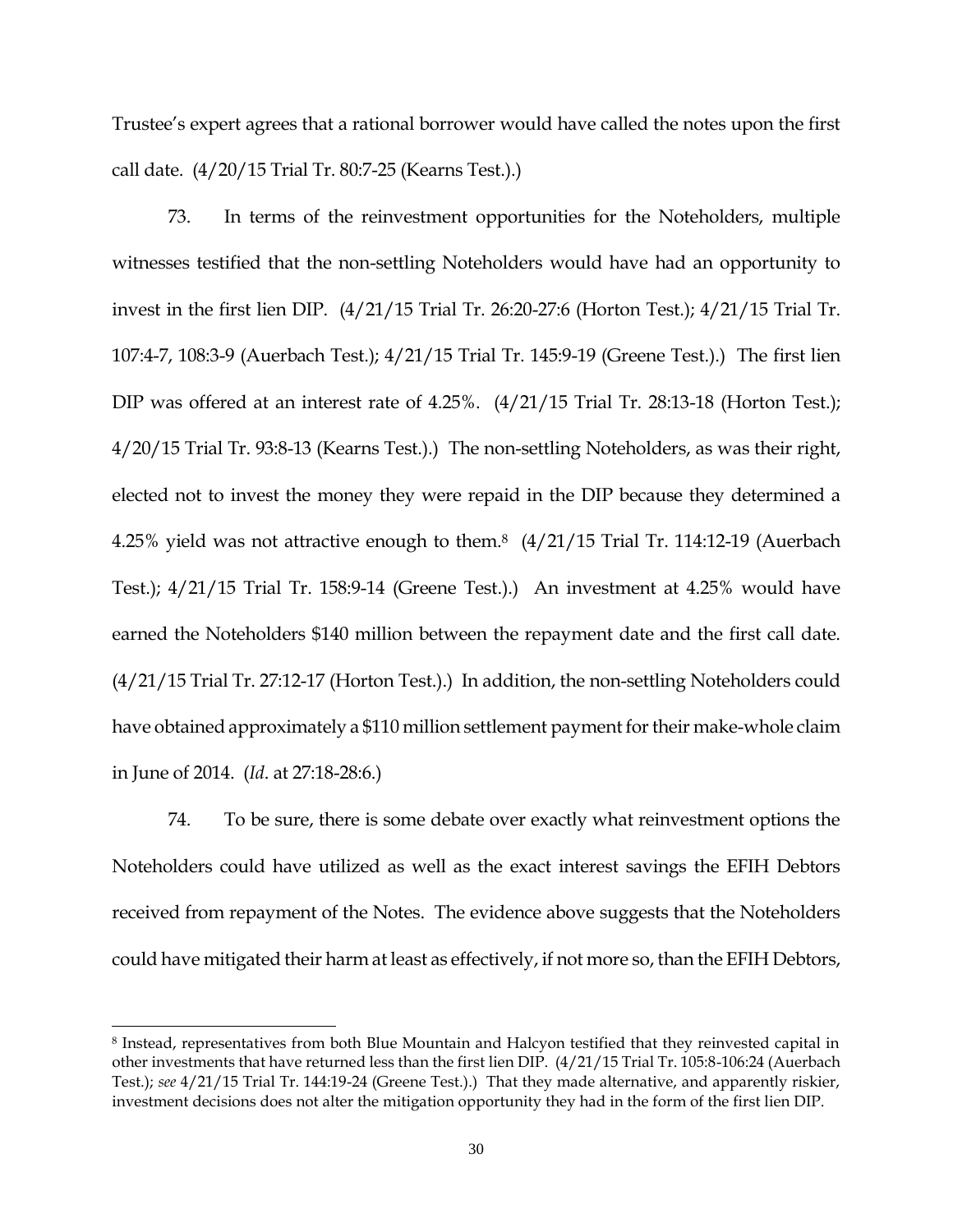and that the Noteholders could have earned more through reinvestment than the EFIH Debtors saved through interest savings. However, for reasons stated above, such an inquiry is unnecessary when evaluating the economic harm associated with lifting the automatic stay. Instead, the harm to the EFIH Debtors associated with lifting the automatic stay is at least the amount of the Applicable Premium. So, too, the harm to the Noteholders from maintaining the automatic stay is at most the amount of the Applicable Premium.

75. The Trustee has failed to produce any evidence that the economic harm to the Noteholders from maintaining the automatic stay exceeds the \$431 million make-whole calculation. Instead, all of the Trustee's witnesses admitted that \$431 million is a cap on the Noteholders' damage. One of the Trustee's experts, Christopher Kearns, ran four harm scenarios based on reinvestment alternatives; each resulted in harm under \$431 million. (4/20/15 Trial Tr. 114:7-22 (Kearns Test.).) Mr. Kearns admitted that he views the Applicable Premium as liquidated damages and testified that his make-whole calculation is his calculation of the harm to the Noteholders. (*Id.* at 112:8-111:2.) The Trustee's expert Michiel McCarty similarly testified that a make-whole payment would "literally . . . make the investor whole on a calculated basis for what they had originally committed to when they put out their money." (*Id*. at 136:1-5 (McCarty Test.).) Mr. McCarty explained that "cash is the whole issue" and the "central point" of the transaction and pointed to no losses beyond cash to the Noteholders. (*Id*. at 153:16-21.) Additionally, Ethan Auerbach from Blue Mountain admitted that the failure to allow Blue Mountain to rescind acceleration of the debt does not cause Blue Mountain any harm other than its portion of the make-whole payment. (4/21/15 Trial Tr. 113:19-23 (Auerbach Test.).)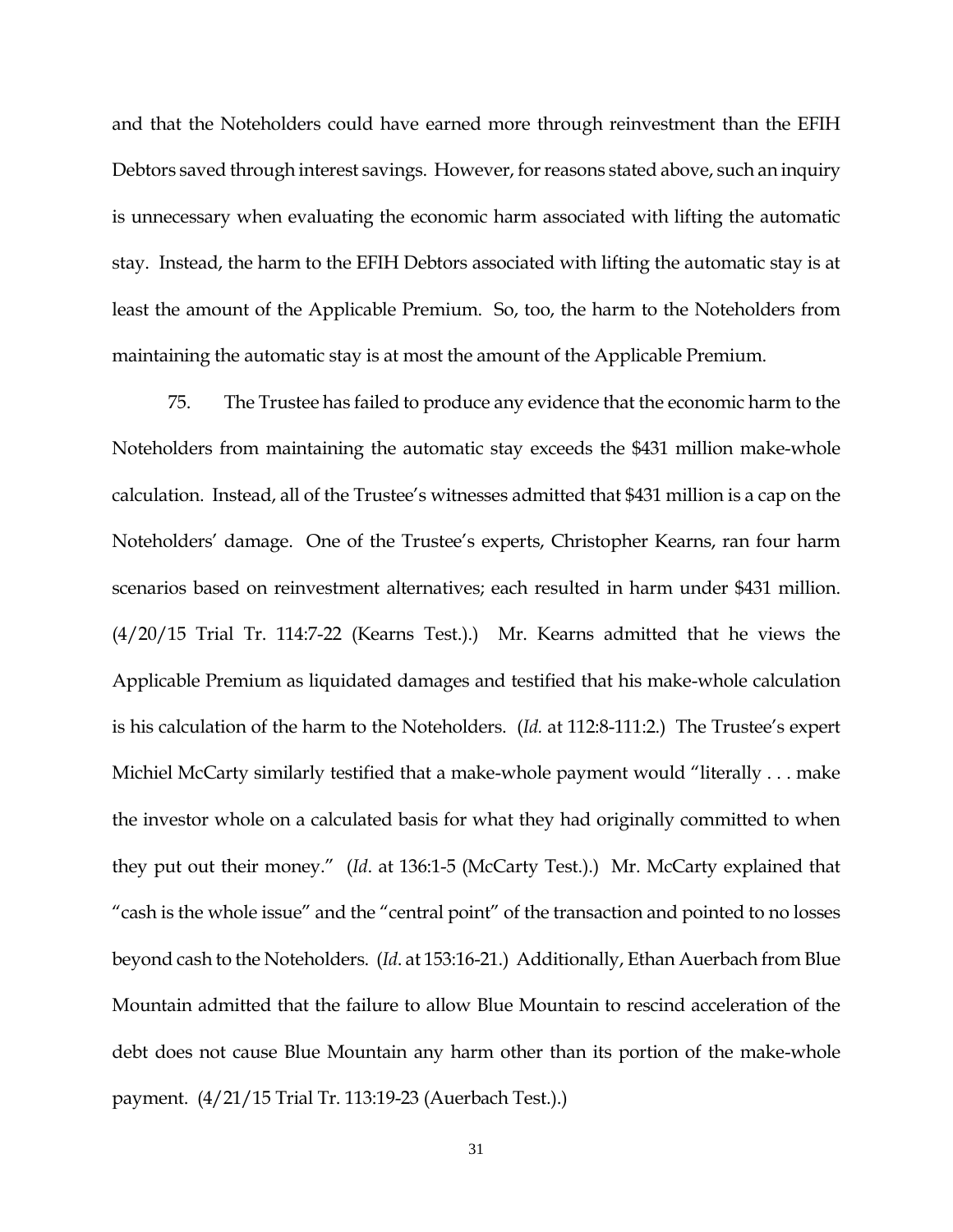76. Perhaps most directly on point, the Trustee's expert James Cacioppo wrote in his report and confirmed at trial that "EFIH, the issuer, elected to refinance the notes in bankruptcy without paying a make whole. As a result, it was able to obtain the very same economic benefits for itself and caused the very same economic harm to the holders of the notes that the call protections were designed to protect." (4/21/15 Trial Tr. 84:16-85:2 (Cacioppo Test.).)

77. In summary, the economic harm to the EFIH Debtors' estate from lifting the automatic stay would be at least as great as the economic harm to the Noteholders from maintaining the automatic stay, and the EFIH Debtors have met their burden to show that the harm to the Noteholders does not "considerably outweigh" the harm to the EFIH Debtors. *Downey*, 428 B.R. at 609.

#### ii. *Harm to Investor Expectations*

78. In addition to the evidence on economic harm, the Court also considered evidence regarding the alleged harm to the Noteholders' expectations. The Court finds insufficient harm to the Noteholders' expectations (if indeed, there was any) to change the previous analysis.

79. The Trustee spent considerable time on various risk factors (included and not included) in the 2010 Offering Memorandum associated with the August 2010 Exchange. (PX 30.) The Court does not find the omission of a risk factor relating to the ability of a Noteholder to decelerate the Notes after a bankruptcy acceleration to be probative. (*See In re MPM Silicones, LLC*, No. 14-22503-RDD, 2014 WL 4436335, at \*18 (Bankr. S.D.N.Y. Sept. 9, 2014).) Instead, the only evidence presented from parties actually involved in negotiating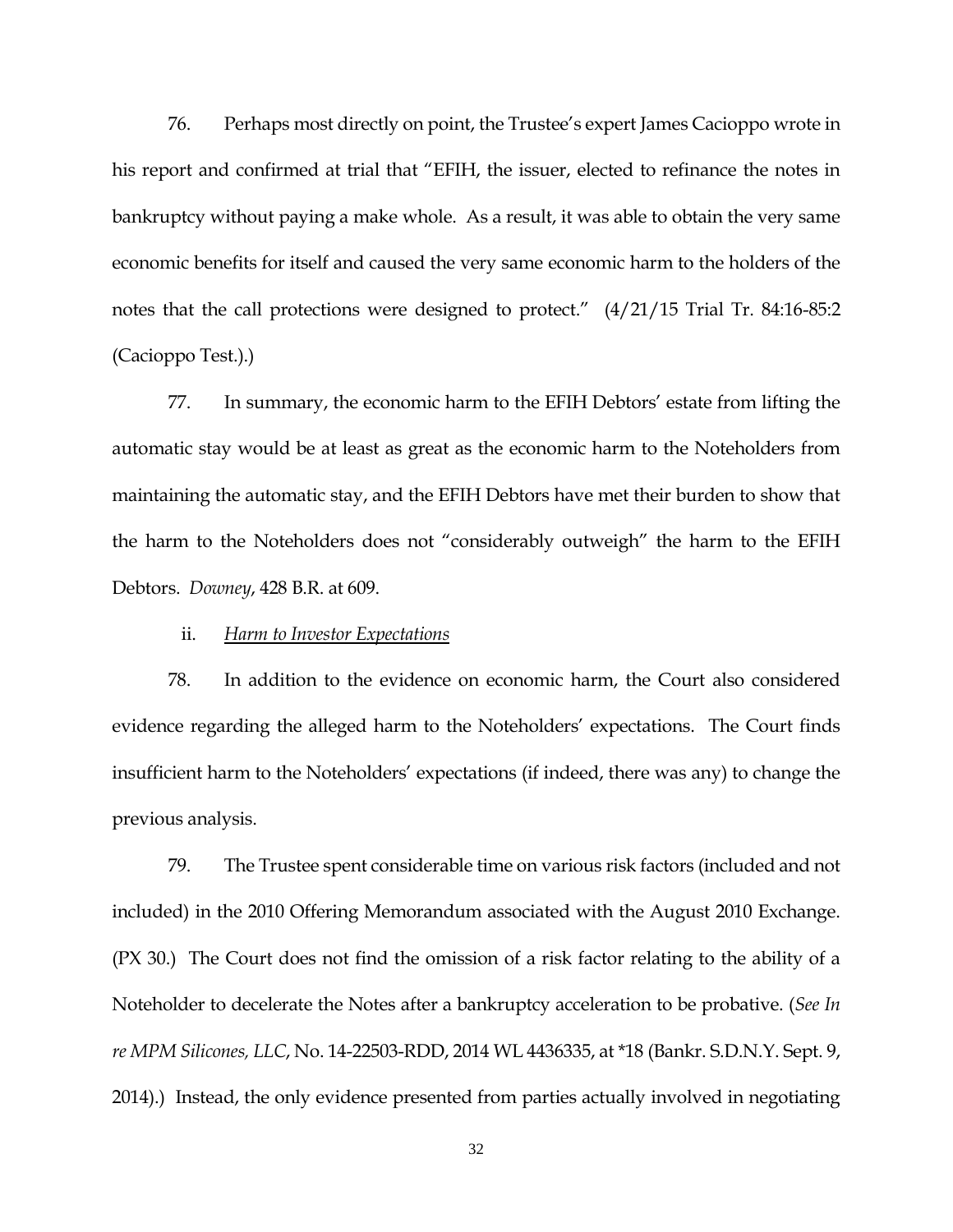the Indenture was that the issue of whether or not a make-whole premium would be paid following a bankruptcy acceleration was never raised by the Noteholders. (4/21/15 Trial Tr. 19:20-22:3 (Horton Test.).)

80. Through expert testimony and argument, the Trustee suggested Noteholder expectations were dashed because the 2010 Offering Memorandum did not include among its enumerated risk factors a risk factor stating that a Noteholder would not receive a makewhole payment following a bankruptcy-caused acceleration. Yet anyone reading the customary legal opinions provided in connection with the August 2010 Exchange would have seen that outside counsel refused to opine that the terms of the Indenture, including the make-whole provisions, would be enforceable in the event of a bankruptcy. (DX 1 at 5, 7, 8, 10; DX 2 at 2.) And the actual investors that testified, who owned an aggregate of over \$800 million in face value of the Notes at the time of trial, were sophisticated investors who did not purchase Notes until well after the August 2010 Exchange. They testified that they performed extensive diligence on the Indenture, the Notes, and all of EFIH's public filings. They purchased the Notes fully aware of both the implications of the automatic stay and of the EFIH Debtors' intent not to pay a make-whole premium in bankruptcy. It cannot be said that these investors, hedge funds engaged in litigation arbitrage, suffered any added "expectation harm." The Trustee did not present any other evidence of the alleged expectations of non-testifying investors, nor did the Trustee's experts make any effort to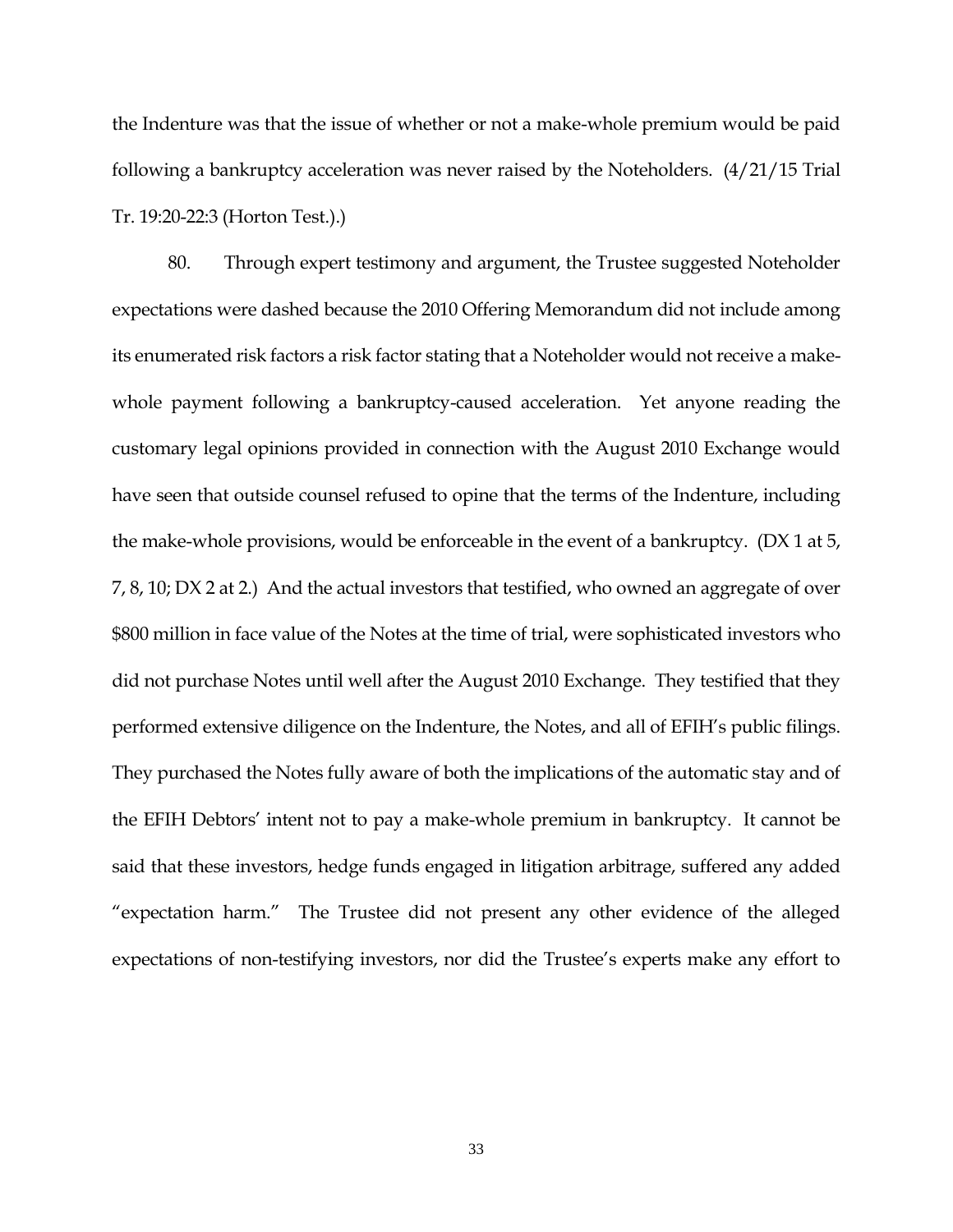speak to such Noteholders. (4/20/15 Trial Tr. 166:3-21 (McCarty Test.); 4/20/15 Trial Tr. 109:16-111:15 (Kearns Test.).)<sup>9</sup>

81. The Trustee also relies on broad arguments that the Noteholders would not have purchased the Notes if the Notes did not provide for "standard and customary" call protection. (*See e.g.* 4/20/15 Trial Tr. 58:12-60:24 (Kearns Test.); 157:12-22 (McCarty Test.).) To be sure, the Indenture *does* provide for call protection, just not when the Notes are accelerated after a bankruptcy filing. (Summary Judgment Decision ¶¶ 8(a), 51, 57.) The Trustee nonetheless argues that automatic acceleration makes the bonds "freely callable" and therefore not market standard. (4/20/15 Trial Tr. 134:13-25 (McCarty Test.); 4/21/15 Trial Tr. 96:13-24 (Auerbach Test.).) But none of the Trustee's three experts reviewed the actual text of the rescission or acceleration provisions of any other indentures to determine whether failing to provide a make-whole premium after bankruptcy-caused automatic acceleration was market standard. (4/20/15 Trial Tr. 107:25-108:4, 108:21-25 (Kearns Test.), *id.* ¶ 168:20-169:1 (McCarty Test.); 4/21/15 Trial Tr. 85:6-15 (Cacioppo Test.).) Additionally, the Trustee's expert, Mr. Cacioppo, testified that the acceleration and rescission language in the Indenture is "the standard form indenture," and that this language has been used in "a ton . . . a lot of deals."  $(4/21/15$  Trial Tr. 80:1-11 (Cacioppo Test.).) This evidence is consistent with the body of case law construing similar and identical "standard form

 $\overline{\phantom{a}}$ 

<sup>9</sup> The Trustee also suggests that the absence of a "no make-whole in bankruptcy" risk factor indicates that the Debtors believed that a make-whole payment would be made following a bankruptcy acceleration. (*See* 4/22/2015 Trial Tr. 46:13-19 (Closing).) There is no evidence in the record supporting this position. To the contrary, EFIH's Assistant Treasurer testified that he "never thought that in a bankruptcy that lenders could rescind an acceleration and therefore effectively, in my mind, reinstate debt." (4/21/15 Trial Tr. 189:15-21 (Moldovan Test.).)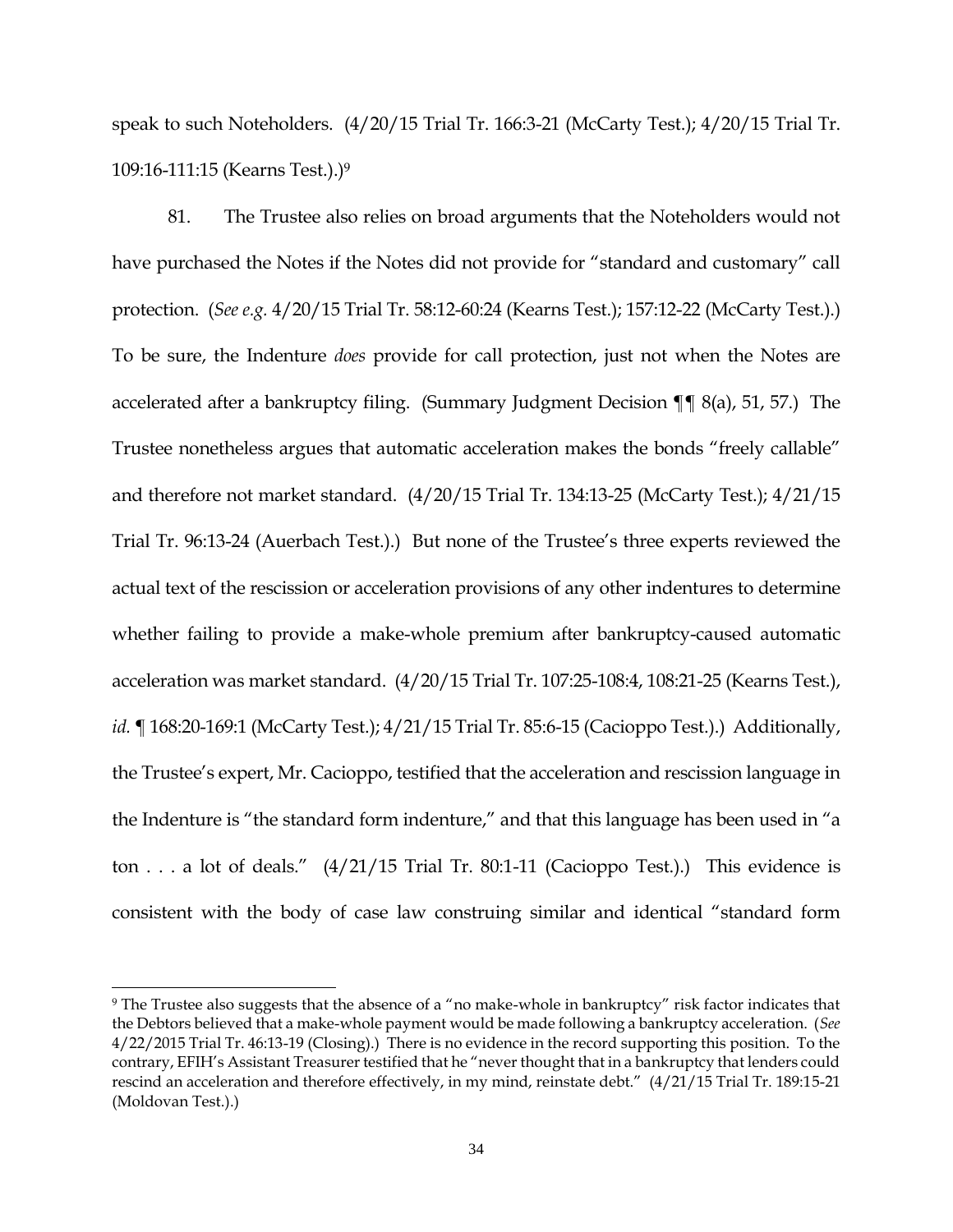indentures" and finding, like this Court did, that while they may contain some call protections, they do not entitle noteholders to make-whole payments upon bankruptcycaused acceleration. *See, e.g.*, *HSBC Bank USA, N.A. v. Calpine Corp.*, No. 07-3088, 2010 WL 3835200, at \*4-\*5 (S.D.N.Y. Sept. 15, 2010) (*Calpine II*); *MPM*, 2014 WL 4436335, at \*14; *In re Premier Entm't Biloxi LLC*, 445 B.R. 582, 626-632 (Bankr. S.D. Miss. 2010).

82. The Court agrees that the best evidence of the bargain between the parties, and therefore the parties' expectations, is the governing contract—in this case, the Indenture. (4/20/15 Trial Tr. 170:1-12 (McCarty Test.).) As the Court previously found, the bargain struck does not contemplate for the payment of the Applicable Premium after a bankruptcy-caused acceleration. (Summary Judgment Decision ¶ 51.)<sup>10</sup> In other words, the Trustee and the Noteholders bargained for the automatic acceleration of debt in the event of a bankruptcy default and must live with the consequences of their bargain. They did not bargain for a make-whole premium in the event of an automatic acceleration following an event of default as a result of a bankruptcy filing by the EFIH Debtors, but they could have. True, the Noteholders also bargained for the right to rescind acceleration, but that right was blocked by the automatic stay. (*Id*. at ¶ 67.)

83. In a recent ruling by Judge Briccetti in the Southern District of New York, in an appeal from the bankruptcy court's ruling in *In re MPM Silicones* ("Momentive"), the court addressed the identical issue now before this Court. In *Momentive*, the trustee and

l

<sup>&</sup>lt;sup>10</sup> On multiple occasions the Trustee elicited evidence about whether various witnesses had ever seen an Indenture without call protection. Such questions miss the mark. There is no dispute here as to whether or not the Indenture contained make-whole call protection. It did. The Indenture did not, however, provide for a make-whole payment in the particular circumstance of repayment following an automatic acceleration following a default brought on by a bankruptcy filing.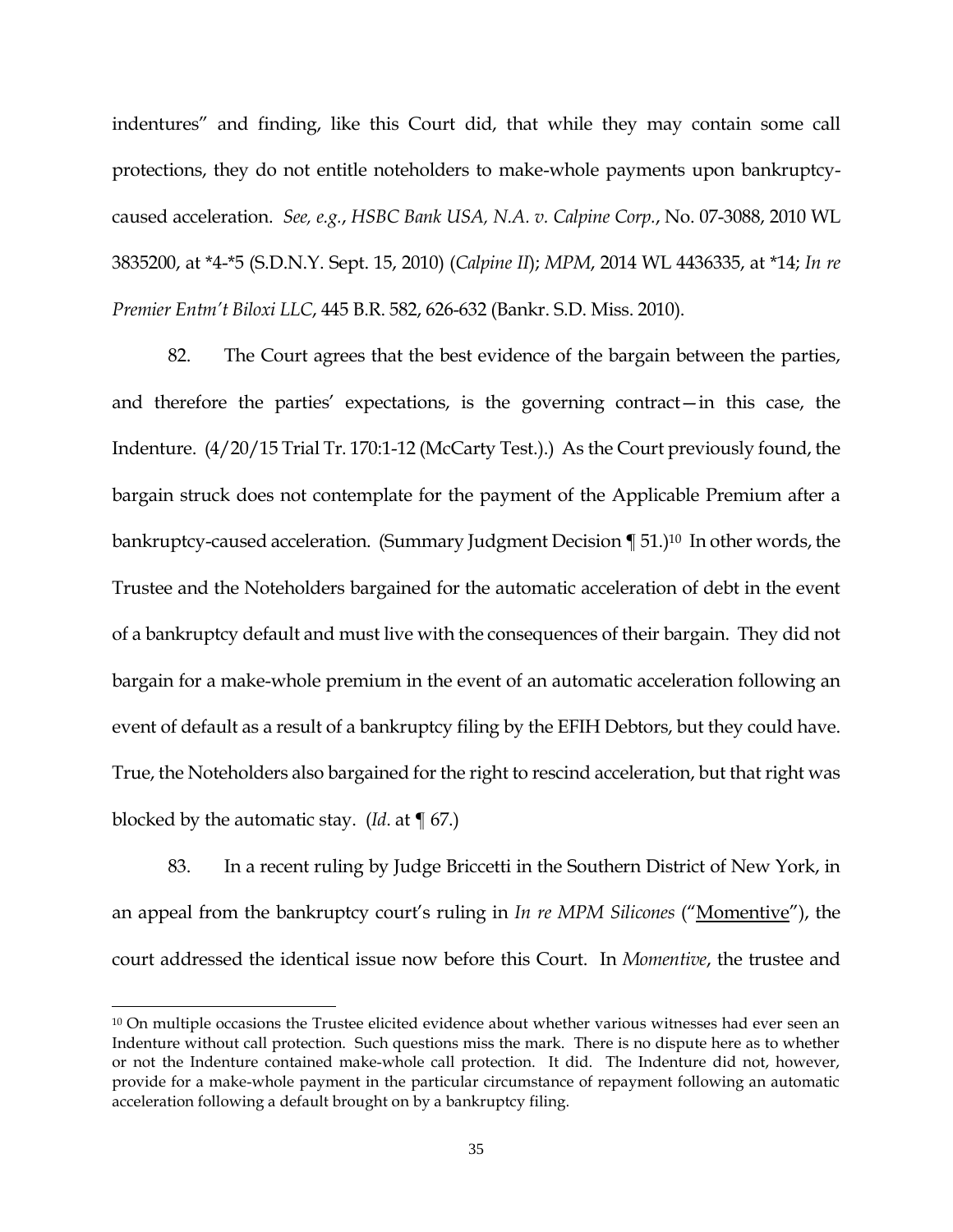noteholders also attempted to rescind a Code-mandated acceleration and also attempted to lift the automatic stay. The court affirmed the bankruptcy court's refusal to lift the automatic stay, stating "[i]t matters not that the Senior Lien Noteholders' right to rescind the acceleration of the debt was canceled by the application of the automatic stay pursuant to section 362 of the Bankruptcy Code. The Debtors correctly point out that all contracts signed among the parties operate against the backdrop of the relevant Bankruptcy Code provisions. The potential for an automatic stay and the effect of the Code's automatic acceleration of the Notes upon the filing of a bankruptcy case is a part of the bargain to which the parties agreed." (Memorandum Decision, *In re MPM Silicones, LLC*, No. 7:14-cv-07492-VB at 26, n.12 (S.D.N.Y. May 4, 2015) (Dkt. No. 31).)

84. That observation applies equally here. The Trustee and Noteholders here also negotiated contract terms that expressly contemplated that a bankruptcy filing by the Issuer (EFIH) was one of many possibilities. The Trustee and Noteholders cannot now argue that the application of the automatic stay, a prominent Code provision that applies in all chapter 11 cases, was unexpected. Nor did the court in *Momentive* reference the debtor's insolvency as a rationale for its refusal to lift the automatic stay. It focused instead on the terms of the parties' written agreement. The Court agrees with the reasoning in *Momentive* regarding the lack of any justification for lifting the automatic stay here. As such, it would cause harm to the *EFIH Debtors'* expectations to now lift the automatic stay to allow the Noteholders to increase their claim by hundreds of millions of dollars. Because the evidence demonstrates that the harm to the Noteholders is, at most, equal to the harm to the EFIH Debtors, the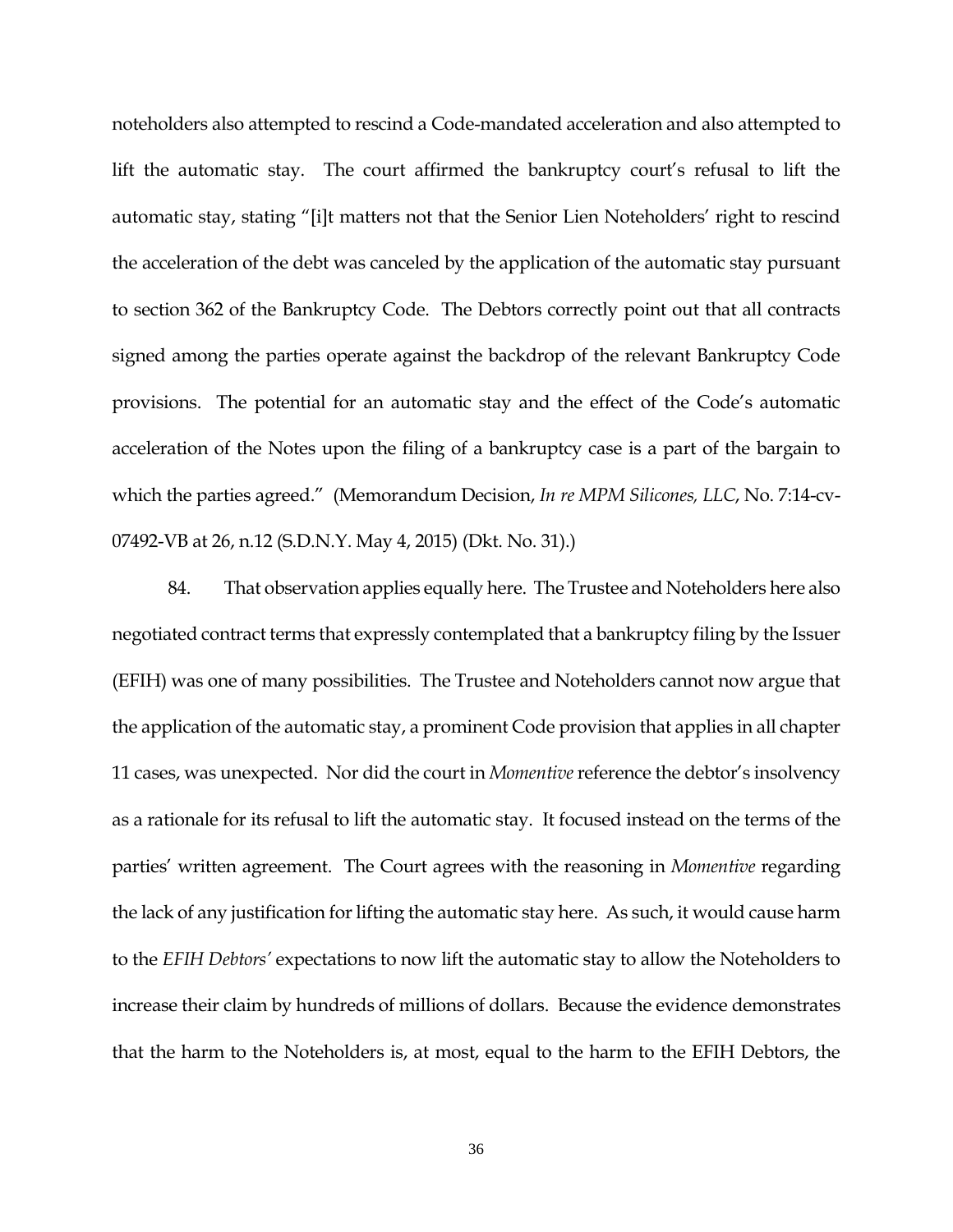second factor of the *Downey* test weighs heavily against finding cause to lift the automatic stay.

## **E. The Trustee Has Demonstrated a Likelihood Of Success On the Merits.**

85. The Court has previously held that, under the Indenture, the "Trustee … had the right to waive [EFIH's bankruptcy] default and decelerate the Notes," and that "[w]ere the Court … to lift the automatic stay … to allow the Trustee's rescission notice to take effect then the automatic default would be waived, the Notes would no longer be immediately due and the refinancing would require payment of the Applicable Premium." (Summary Judgment Decision ¶ 69) Thus, the Trustee has demonstrated that it is likely the Trustee would succeed on the merits.

86. The Debtors disagree, arguing that even if the Court were to lift the automatic stay, the Trustee's attempt to decelerate the Notes would not be permitted due to the automatic acceleration of the Notes by operation of the Bankruptcy Code. As the Court finds that, under the totality of the circumstances, cause does not exist to lift the automatic stay even if it is likely the Trustee would succeed on the merits, the Court need not address the Debtor's argument.

#### **IV. CONCLUSION**

87. The Court is cognizant that its ruling makes it extremely unlikely that a creditor operating under a contract with provisions substantially similar to section 6.02 of the Indenture will be able to obtain relief from the automatic stay to waive a default arising from an issuer's bankruptcy filing and to rescind acceleration. That is a result of the fact that the harm to the debtor's estate and its stakeholders, including equity if the debtor is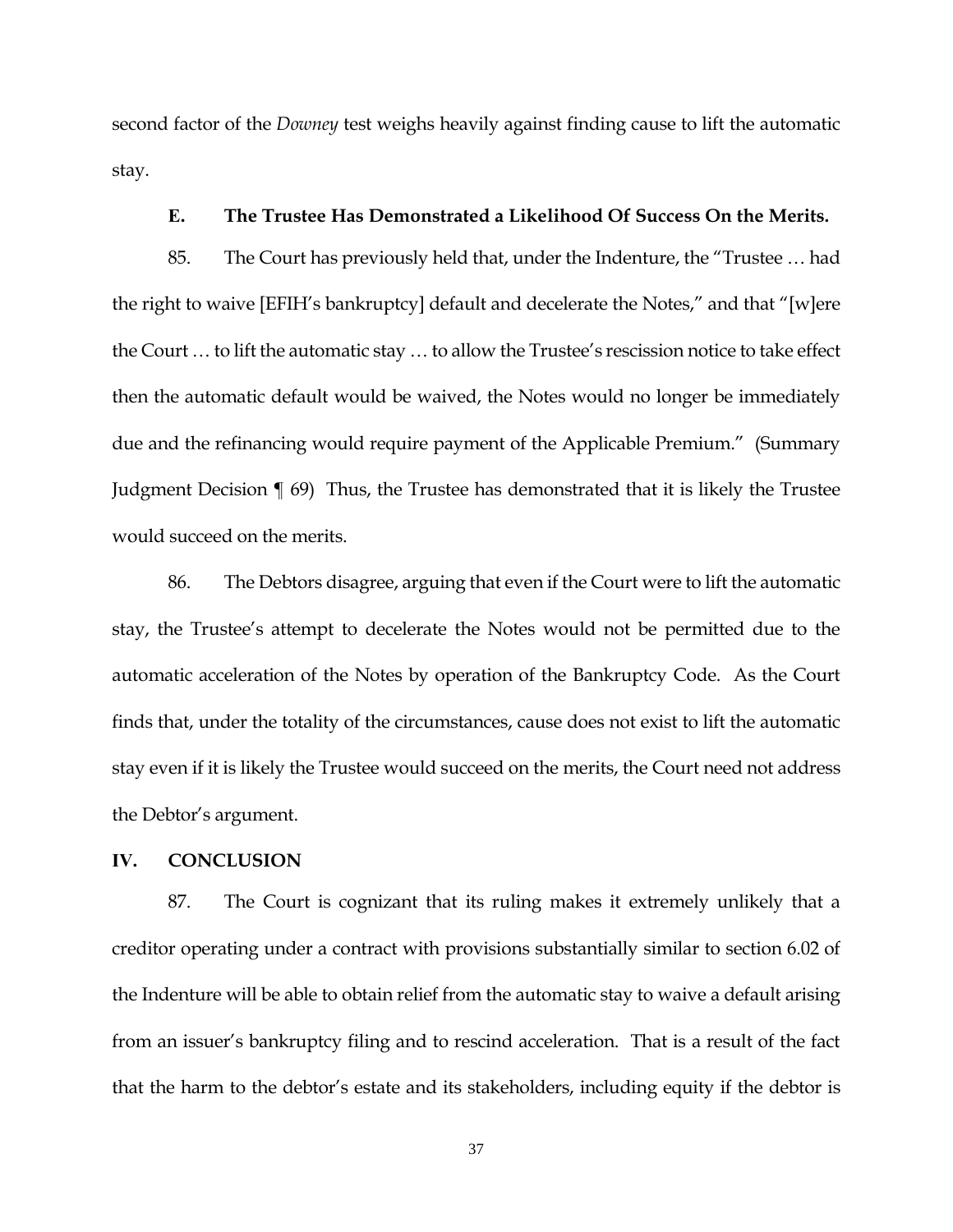solvent, from lifting the stay is, by definition, the same as the harm to the creditor seeking the make-whole payment from maintenance of the stay – in this case, \$431 million. As the debtor's estate and its stakeholders would be greatly prejudiced by lifting the automatic stay and the harm to the creditor cannot substantially outweigh the harm to the debtor's estate, under the totality of the circumstances, relief from the automatic stay is almost certainly unavailable, regardless of the creditor's likelihood of success on the merits.

88. That is not to say that a creditor can never successfully pursue a make-whole claim. For example, unlike in this case, an indenture might provide for payment of a makewhole claim in a manner that does not implicate the automatic stay. Whether such a claim would be successful is an issue for another day. Under the facts of this case, however, the Trustee must obtain relief from the automatic stay for the Applicable Premium to be due and owing to the non-settling Noteholders and there is insufficient cause for the Court to lift the stay.

89. Thus, the Court will deny the Stay-Applicability Motion, rule in Debtors' favor in the Contested Matter, and enter judgment with prejudice in Debtors' favor on Count I of the Complaint.<sup>11</sup>

90. A separate order will be issued.

l

<sup>&</sup>lt;sup>11</sup> The Court previously entered summary judgment in Debtors' favor without prejudice on Count I and with prejudice on Counts II, III, and IV of the Complaint. In addition, the Court previously granted in part and denied in part the Debtors' motion for summary judgment on the Stay-Applicability Motion. This opinion finally resolves all issues with regard to the Complaint, Contested Matter and Stay-Applicability Motion.